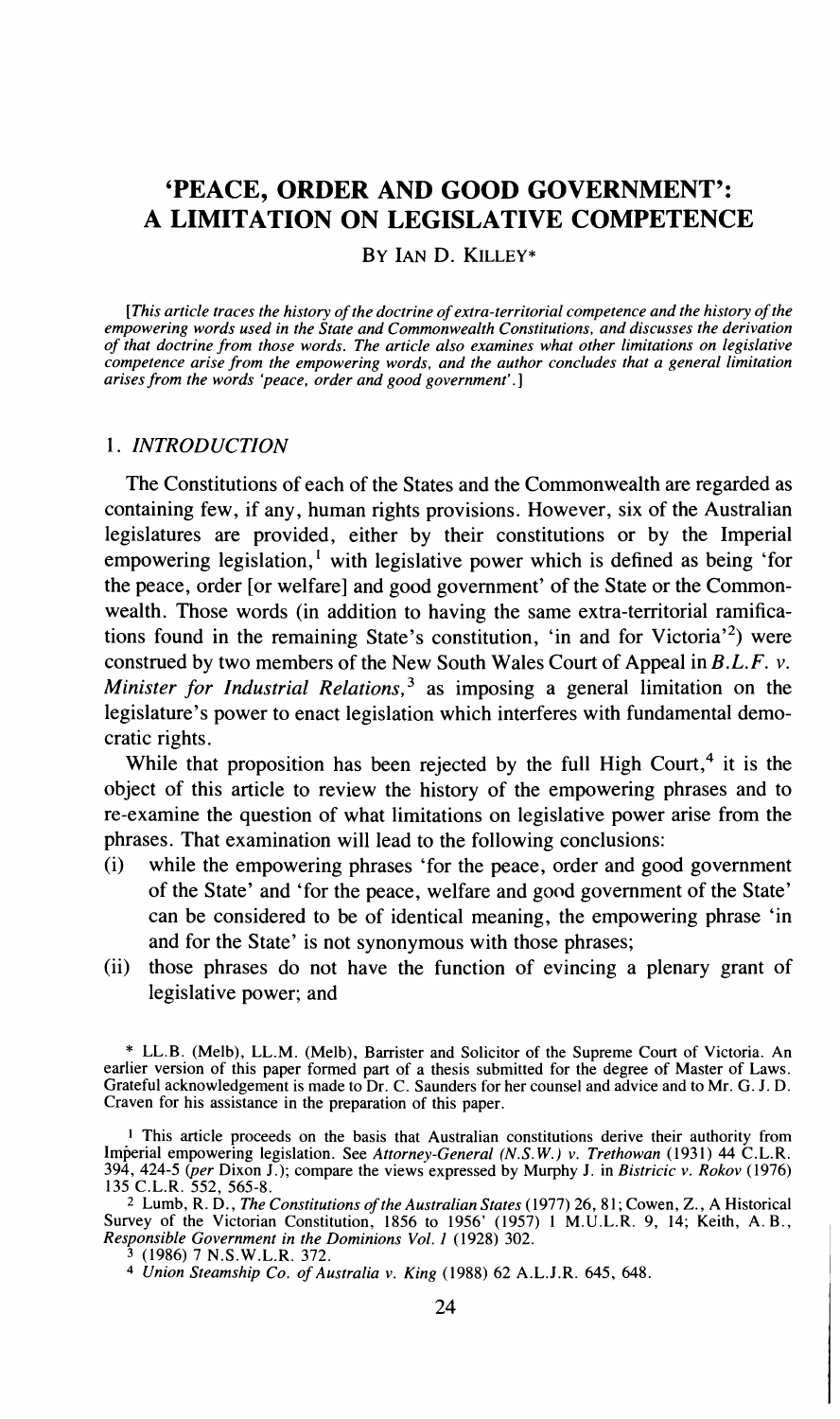(iii) the first and second of those empowering phrases give rise to both a general and an extra-territorial limitation upon legislative power, while the latter phrase only gives rise to an extra-territorial limitation.

## 2. *USAGE* OF *EMPOWERING PHRASES*

## A. 1822 to 1842

The practice of granting legislative powers to Australian colonies by reference to the 'peace, welfare and good government of the colony' formula began with Imperial legislation of 1823, 1828 and 1842 providing for the establishment of Legislative Councils for New South Wales and Van Diemen's Land.<sup>5</sup> That formulation had, however, been used in legislation as early as 1774 in relation to Canadian colonies<sup>6</sup> and similar phrases had also been used in commissions to colonial governors dating from at least 1673.'

The alternative 'peace, order and good government' formula was, however, adopted in relation to Western Australia in 1829' and South Australia in 1834, 1838 and 1842,<sup>9</sup> as well as in legislation of 1840 and 1842 allowing for the separation of territory from New South Wales and the erection therein of new colonies. $10$ 

Whether the Imperial Parliament regarded these phrases as having any different legal significance is not clear. It is, however, worthy of note that in Act  $5 & 6$ Vict., C. 76 of 1842 both formulations were used, with the result that the Legislative Council of New South Wales was granted 'peace, welfare and good government' powers while a Legislative Council of a colony separated from New South Wales was to be empowered using the alternative phrase.<sup>11</sup>

#### *B. 1850 onwards*

The constitutional development of the Australian colonies underwent a considerable change following the passing of Act 13 & 14 Vict., C 59 in 1850 (referred to hereafter as the Australian Constitutions Act 1850). That Act provided for the separation of Victoria from New South Wales, the creation of a Legislative Council for the new Colony, the establishment of new Legislative Councils for Van Diemen's Land and South Australia and the establishment of a Legislative Council in Western Australia. l2

Those Councils were empowered by s. 14 of that Act to make laws for the 'Peace, Welfare and good Government' of their respective colonies and, by

*<sup>6</sup>*14 Geo. 111, C. 83; **3** 1 Geo. 111, C. 3 1.

**12** ss 1, 2, 7, 8.

<sup>5 4</sup> Geo. IV, C. 96 (1823) ss 24, 44; 9 Geo. IV, C. 83 (1828) ss 20, 21, 5 & 6 Vict., C. 76 (1842) ss 1, 29.

Labaree, L.W. (ed.), *Royal Instructions to British Colonial Governors 1670-1776 Vol.* **2**  (1935) 812.

<sup>810~</sup>eo. IV, C. 22 (1829) s. I. 4 & *5* Will. IV, C. 95 (1834) s. 2; 1 & 2 Vict., C. 60 (1838) s. I; 5 & 6 Vict., C. 61 (1842) **ss 5,** *6.* 

<sup>10 3</sup> & 4 Vict., C.62 (1840) **ss** 2, **3;** 5 & 6 Vict., C. 76 (1842) ss 51, 52 11 5 & 6 Vict., C. 76 (1842) ss 29, 52.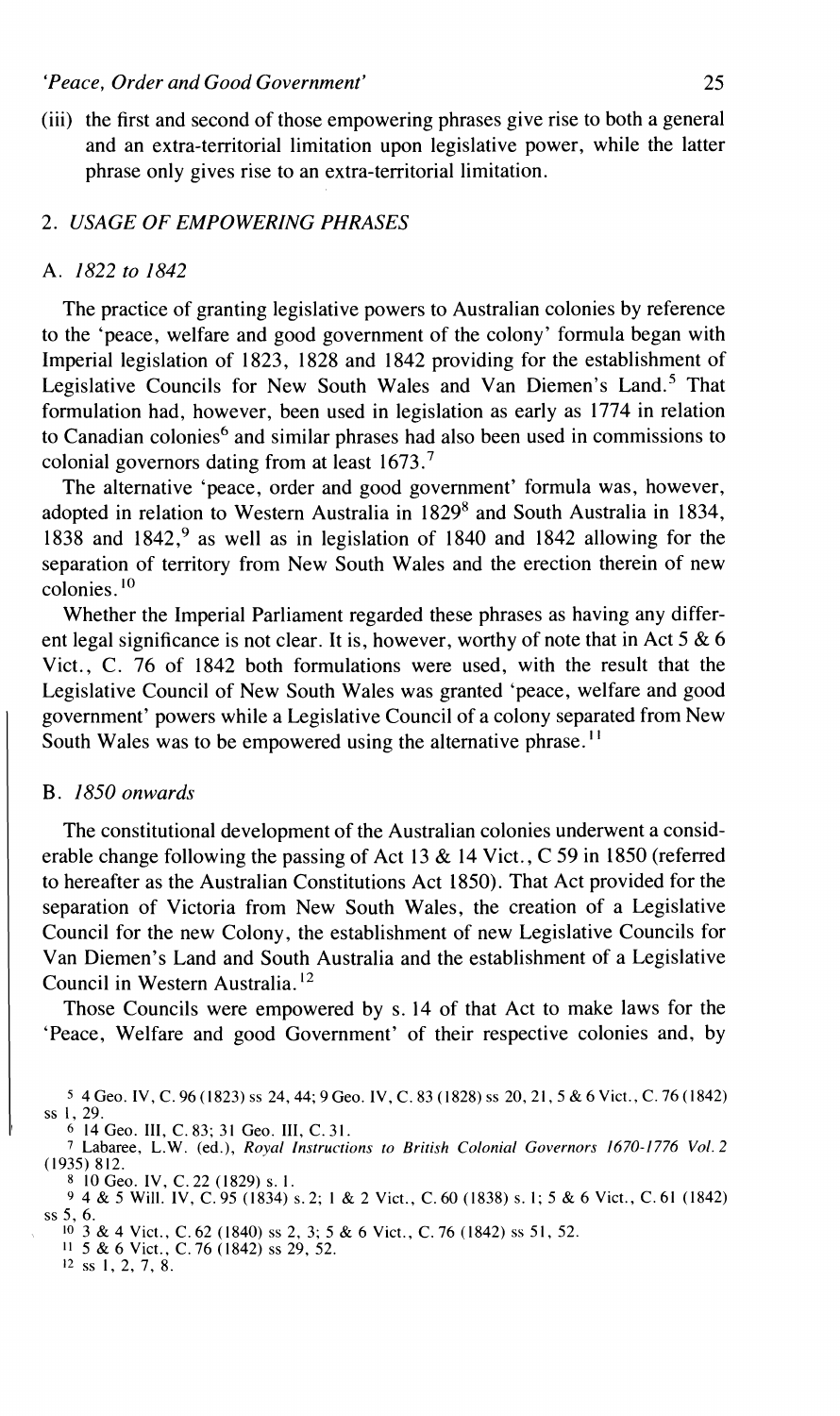# s. 32, they and the Legislative Council of New South Wales were each empowered to, *inter alia,*

establish in the said Colonies respectively, instead of the Legislative Council, a Council and a House of Representatives, or other separate Legislative Houses . . . and to vest in such . separate Legislative Houses the Powers and Functions of the Legislative Council for which the same may be substituted.

#### (i) *Tasmania*

Acting on these powers, the Legislative Council of Van Diemen's Land passed its Constitution Act in 1854 which, by s. 1, established a bicameral legislature which was expressed to have 'all the powers and functions of the said existing Legislative Council'. That Act was repealed by the Constitution Act 1934 of the renamed State of Tasmania. The 1934 Act, however, makes no reference to the legislative powers of its legislature. As such, it is from sections 14 and 32 of the Australian Constitutions Act 1850, that the Tasmanian Parliament now derives its legislative power. **l3** 

# (ii) *South Australia*

A similar situation exists in relation to South Australia in that s. 1 of the Constitution Act 1855-6 of that Colony granted legislative power to its new legislature by reference to the 'powers and functions of the existing Legislative Council'. That Act was replaced by the Constitution Act 1934, s. 5 of which continues the practice of granting legislative power by reference to the powers of the old Legislative Council. This practice led Quick and Garran to consider that the South Australian Constitution Act

was in fact not a Constitution, but, like that of Tasmania, a graft on, or a development of a preexisting Constitution.<sup>14</sup>

## (iii) *New South Wales*

The Legislative Council of New South Wales also attempted to exercise the powers granted to it by the 1850 Act and passed a Constitution Bill in 1853. That Bill, however, exceeded the powers granted by the 1850 Act with the result that the Imperial government elected, rather than to return the Bill to New South Wales for amendment, to amend it itself and to pass Imperial legislation to empower assent to be given to the Bill in its amended form.<sup>15</sup> That Imperial Act was passed in 1855<sup>16</sup> (referred to hereafter as the New South Wales Constitution Statute) to which the Bill (the New South Wales Constitution Act 1855) was appended as a schedule. Section 1 of the Constitution Act, unlike the South Australian and Tasmanian Constitution Acts, did not grant legislative powers by reference to the powers granted to the Legislative Council by the 1850 Act, but provided that

<sup>13</sup> *The Public General Acts of Tasmania (Reprint) Classified and Annotated, 1826-1936* (1936) 823-4.

<sup>14</sup> Quick, J. and Garran, R. R., *The Annotated Constitution of the Australian Commonwealth*  (1901) 65.

**<sup>15</sup>**~umb, R. D., *op. cit.* n. 2, 23.

**<sup>16</sup>** Quick, J. and Garran, R. R., *op. cit.* n. 14, 44; 18 & 19 Vict., C. 54 (1855).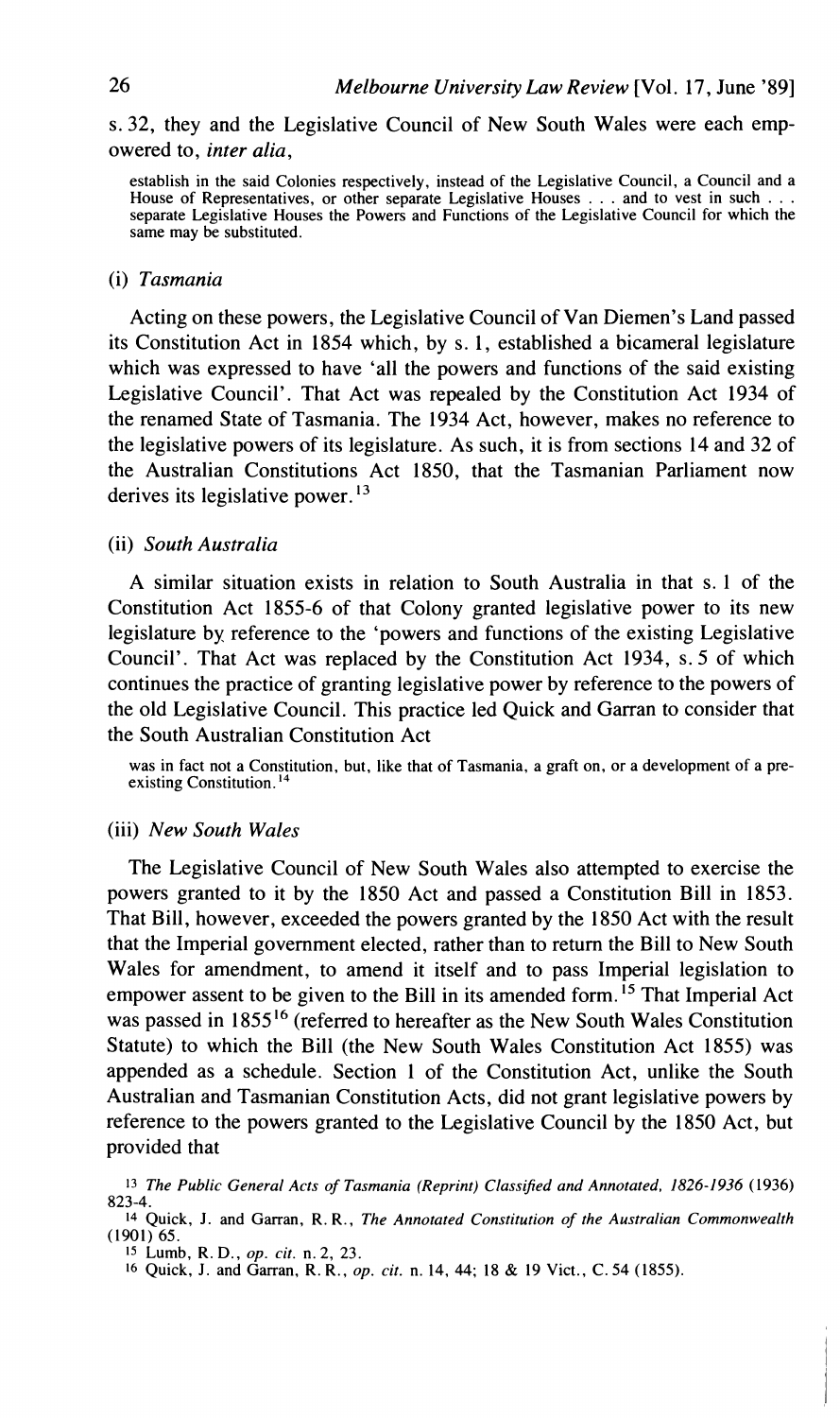# *'Peace, Order and Good Government'* 27

Her Majesty shall have Power, by and with the Advice and Consent of the said Council and Assembly, to make laws for the Peace, Welfare, and good Government of the said Colony in all Cases whatsoever.

This Act was repealed by the New South Wales Constitution Act 1902<sup>17</sup> and the legislative power of that State's legislature is now provided for in s. 5 of that Act which reads:

The Legislature shall, subject to the provisions of the Commonwealth of Australia Constitution Act, have power to make laws for the peace, welfare and good government of New South Wales in all cases whatsoever.

# (iv) *Victoria*

Similar problems arose in relation to the Constitution Bill passed by the Victorian Legislative Council in 1854 necessitating the amendment of the Bill and the passing of Imperial legislation in 1855 (the Victorian Constitution Statute)<sup>18</sup> to which the Victorian Bill (the Constitution Act 1855) was appended as a schedule.

Section 1 of the Act provided the Victorian legislature with legislative powers using a new formula, *viz.* power 'to make Laws in and for Victoria, in all Cases whatsoever'. The reason for the departure from the more familiar forms of empowering phrase is not clear. The Act was drafted by a committee of twelve members of the Legislative Council<sup>19</sup> which also prepared a report detailing its resolutions which formed the basis for the Act.<sup>20</sup> The forty-fifth of those resolutions was

That the Parliament should be empowered to make laws for the good government of the colony of Victoria<sup>21</sup> Victoria.<sup>2</sup>

How the phraseology of the empowering clause grew out of this resolution remains a mystery. It may well be that the committee considered that the different wording was of legal significance in that the preamble to the Act recited that the Act operated to vest powers and functions in the legislature greater than those vested in the previous Legislative Council. However, as a similar recital appears in the preamble to the New South Wales Constitution Act, it would appear that this cannot necessarily be taken as an indication on the part of the Victorian Council that it regarded 'in and for Victoria' as having any different operation to the more traditional forms of empowering phrase.

A better explanation appears to be that the wording derived from a sense of colonial individualism. This is reflected in the observation in the drafting committee's report that, although they had followed, in drafting the Act, the Bills proposed for New South Wales and South Australia,

From the great extent of Australia, and the widely differing circumstances of its several colonies, your committee do not think it essential for local legislatures that uniformity of institutions should prevail.<sup>22</sup>

**<sup>17</sup>** S. **2(** 1) and Schedule I.

**<sup>18</sup>**18 & 19 Vict., C. *55.* 

<sup>19</sup> Jenks, E., *The Government of Victoria (Australia)* (1897) 191; Great Britain, *Further Papers Relative to the Alterations in the Constitutions of the Australian Colonies (1854) Cmnd 1827, 73 in Brltish Parliamentary Papers, Colonies, Australia Vol. 18* (1969).

*<sup>20</sup>* Great Britain, *bid.* 73-9.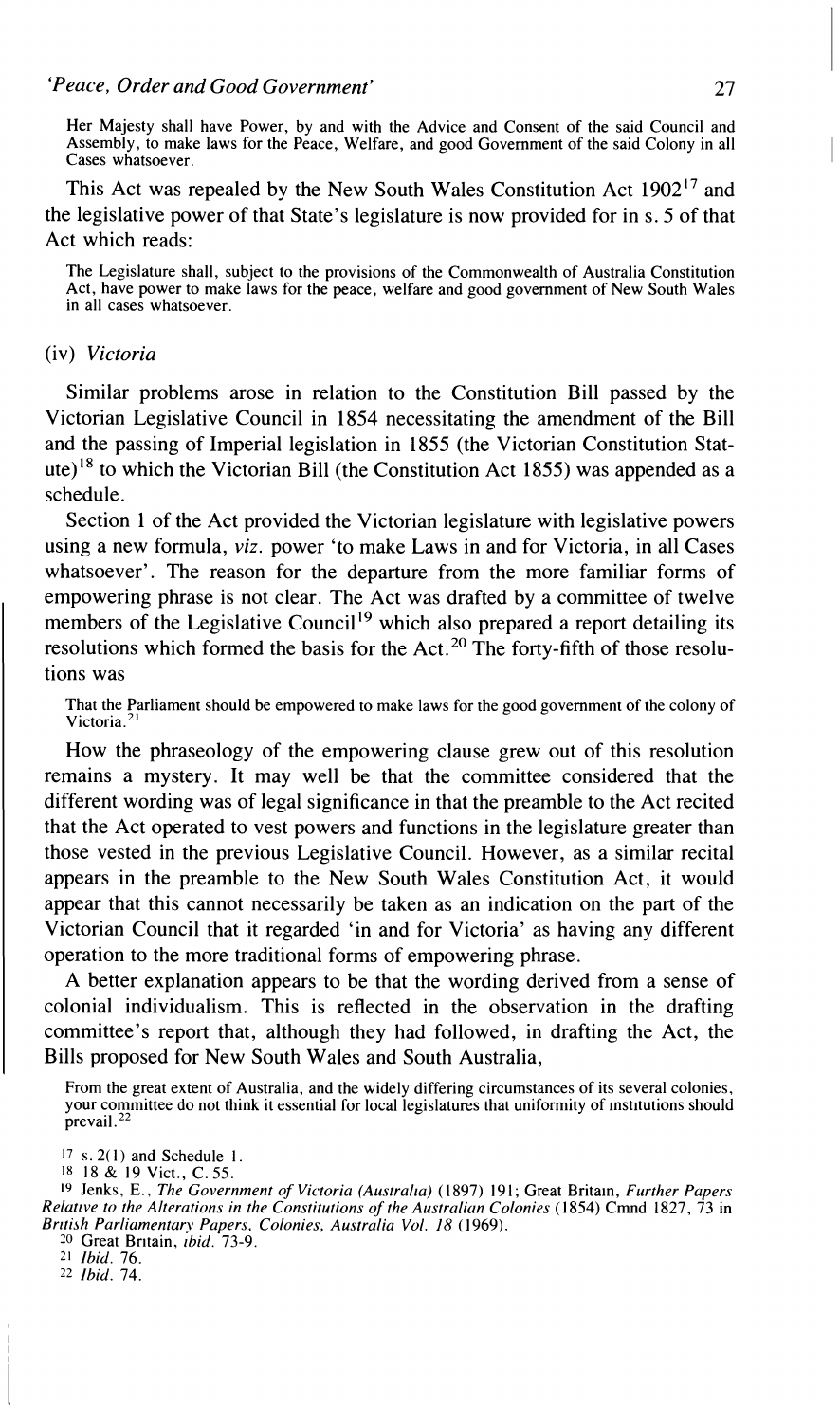Whatever the intention behind the use of 'in and for Victoria' in the Act, the issue was not touched upon in the debates in the Westminster Parliament.<sup>23</sup> and the Act remained in operation in Victoria until repealed and replaced by the Constitution Act 1975.<sup>24</sup> Section 16 of that Act retains the empowering words used in s. 1 of the 1855 Act.

### I (v) *Western Australia*

The power granted by the Australian Constitutions Act 1850 to establish a I bicameral legislature in Western Australia was not successfully pursued until 1890. A Bill for that purpose (the Western Australian Constitution Act 1889) was passed by the Western Australian Legislative Council in 1889, but, like those of Victoria and New South Wales, it exceeded the powers granted by the 1850 Act, necessitating further Imperial legislation (the Western Australian Constitution Statute  $1890)^{25}$  to which the Act was scheduled. Section 2 of the Constitution Act established the bicameral legislature with power 'to make laws for the peace, order and good government of the colony' as well as with 'all the powers and functions of the now subsisting Legislative Council.'

Western Australia, therefore, was the only colony to adopt the 'peace, order and good government' formula, but, like Tasmania and South Australia, also adopted 'peace, welfare and good government' powers by the reference to the powers of the Council. That Act remains in force in that State, with s. 2 renumbered as  $s. 2(1)$ .

# (vi) *Queensland*

At the time of the Australian Constitutions Act, Queensland was not yet a separate colony although provision had been made in  $1842^{26}$  as well as in s. 35 of that Act for the establishment of new colonies in territory separated from New South Wales. Similar provision was made in the New South Wales Constitution Statute, section 7 of which allowed for the erection of a separate colony by Letters Patent, and the establishment of a legislature similar to that existing in New South Wales at the time of separation.

In pursuance of these powers, Letters Patent erecting Queensland into a separate colony were issued on 6 June 1859 and an Order in Council was made on the same date establishing a bicameral legislature for that Colony. Section 2 of the Order in Council provided, *inter alia,* that

within the said Colony of Queensland Her Majesty shall have power by and with the advice and consent of the said Council and Assembly to make laws for the peace, welfare and good government of the Colony in all cases whatsoever.

That Order in Council remained in force until substantially repealed in 1867 and replaced by the Constitution Act  $1867<sup>27</sup>$  section 2 of which retains the

<sup>&</sup>lt;sup>23</sup> Great Britain, *Parliamentary Debates, 3rd series Vol. 138*, House of Commons (1855) 379-84, 1956-89: **VoI.** *139,* 80- 100, 297; House of Lords ( 1855) 363, 652-7. 849.

<sup>14</sup> **s.** 96 and First Schedule.

<sup>25</sup> **53 & 54 Vict., C. 26 (1890).**<br>26 **5 & 6 Vict., C. 76 (1842) ss 51, 52.**<br><sup>27</sup> 31 Vict., No. 9 (Qld) s. 2; 31 Vict., No. 38 (Qld).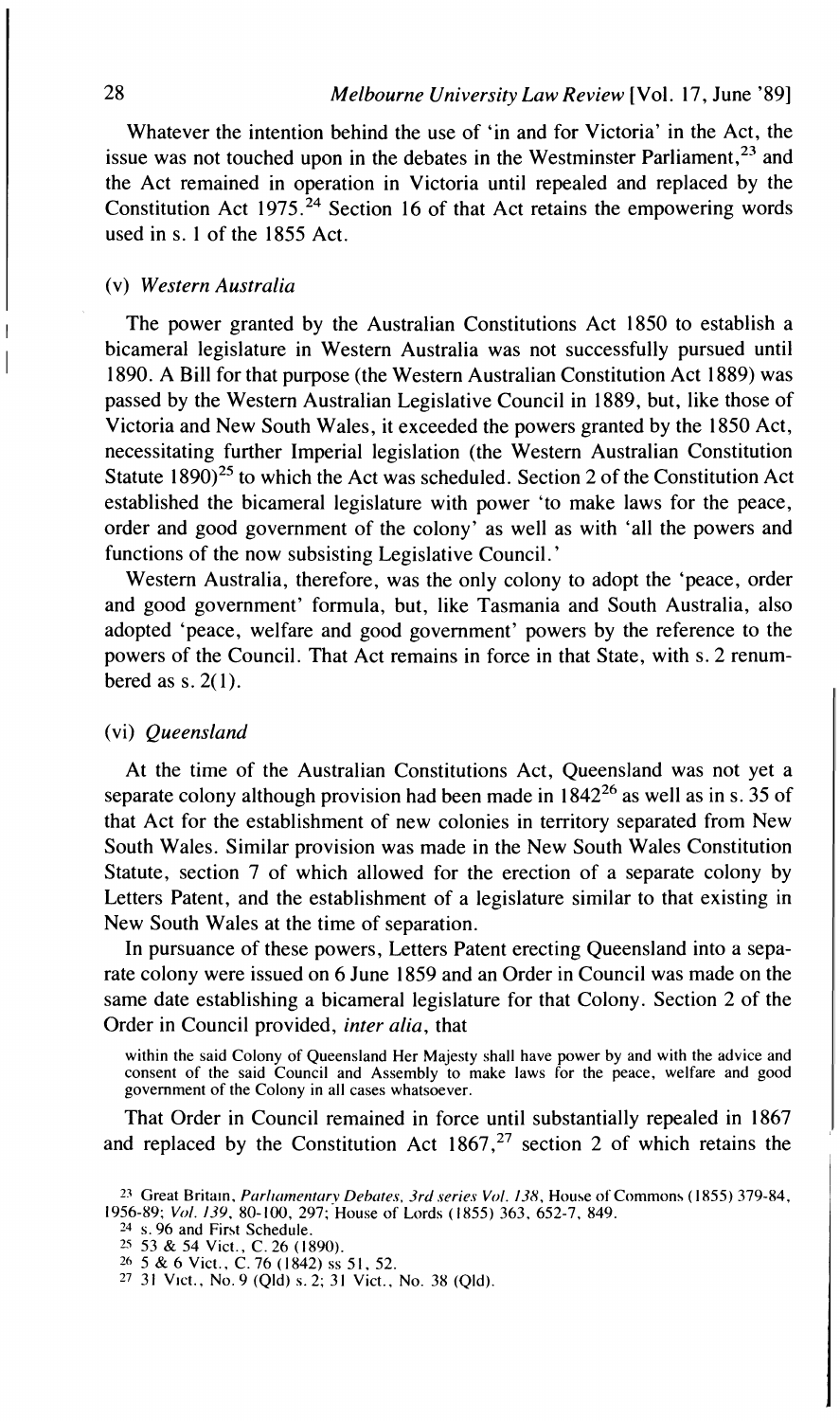empowering words used in section 2 of the Order in Council. That Act remains in force in Queensland and the empowering provision remains unchanged save for the excision of the reference to the Legislative Council which was abolished in that State in  $1922^{28}$ 

### (vii) *Commonwealth*

At the establishment of the Commonwealth the framers had, therefore, three versions of empowering provision from which to choose. It would seem that the issue was not one considered to be of any moment by the majority of delegates and stimulated little interest at the conventions,<sup>29</sup> with the result that ss 51 and 52 of the Commonwealth Constitution empower the Parliament to 'make laws for the peace, order and good government of the Commonwealth with respect to' the matters enumerated in those sections.

# 3. *EMPOWERING WORDS AS A LIMITATION UPON EXTRA-TERRITORIAL LEGISLATIVE COMPETENCE*

The empowering words have, at least since the 1932 decision of the Privy Council in *Croft v. Dunphy*<sup>30</sup> been generally regarded as the source of the doctrine of colonial extra-territorial legislative incompetence. This doctrine concerns the capacity of a legislature to enact 'legislation which attaches significance for courts within the jurisdiction to facts and events occuring outside the jurisdiction', $3<sup>1</sup>$  rather than the capacity of the legislature to enforce that legislation in other jurisdictions.

The doctrine has, however, been described as being a subject 'full of obscurity' as well as being 'colonial in its origins, vague and uncertain in its nature and often inconvenient in its operation'.<sup>32</sup> It is necessary, therefore, to remove some of this obscurity by examining the development of the doctrine, both in terms of perceptions as to its source as well as its scope.

The earliest developments of the doctrine appear, as O'Connell and Riordan<sup>33</sup> have pointed out, to have been undertaken by the Law Officers of the Crown in the mid-nineteenth century, rather than by the courts. Their opinions appear to have been provided principally for the purpose of assisting the Colonial Office to develop a consistent practice regarding the reservation and disallowance of colonial legislation. As such, the doctrine seems, in the first instance, to have been created as a matter of policy, in that

Relationships with foreign nationals outside the colonial boundaries raised questions of inter-

**30** 119331 A.C. 156.

<sup>&</sup>lt;sup>28</sup> Constitution Act Amendment Act 1922 (Old).

<sup>&</sup>lt;sup>29</sup> Quick, J. and Garran, R. R., *op cit.* n. 14 513-4; Craven, G., 'A Guide to the Evolution of the Commonwealth of Australia Constitution Act 1900' in Craven, G. (ed.), *The Convention Debates*<br>1891-1898: Commentaries,

<sup>31</sup> Wheare, K. C., *The Constitutional Structure of the Commonwealth* (1960) 43.

<sup>&</sup>lt;sup>32</sup> Great Britain, *Report of the Conference on the Operation of Dominion Legislation and* <sup>32</sup> Great Britain, *Report of the Conference on the Operation of Dominion Legislation and Merchant Shipping Legislation (1929) Cmnd 3479, 16; <i>Robinson v. Western Australian Museum* (1977) 138 C.L.R. 283, 303 *(per Gibbs* 

<sup>33</sup> O'Connell, D. P. and Riordan, A. (eds), *Opinions on Imperial Constitutional Law* (1971) vi.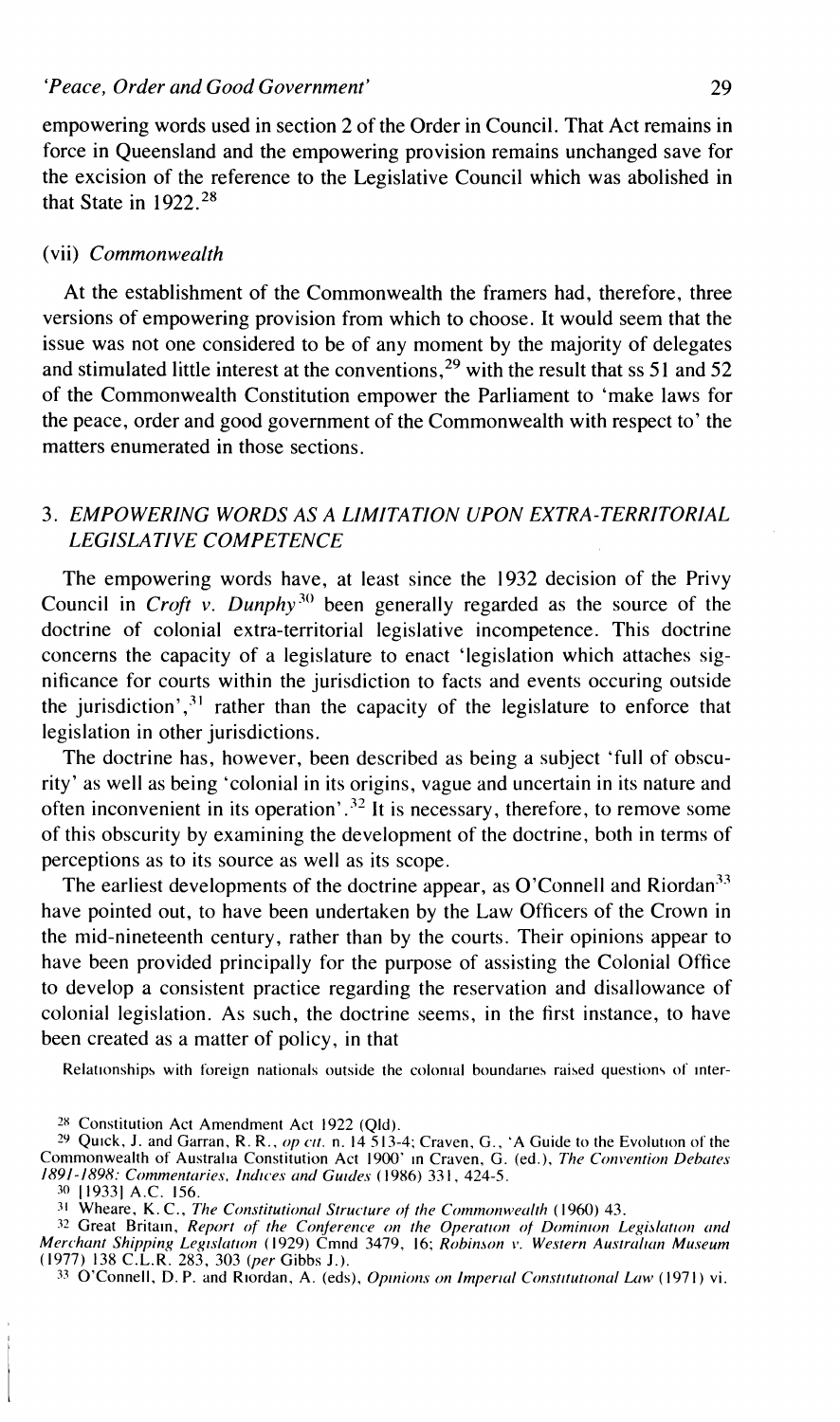national law affecting the Imperial Government, and the latter could not be compromised by possibly irresponsible colonial legislation.<sup>34</sup>

However, while there may have been sound policy reasons for the creation of such a limitation upon colonial legislative power, it was necessary to find some doctrinal basis to support its application. In this regard, the opinions of the Law Officers were, at first, not very forthcoming, in that they merely provided blunt statements of the operation of the doctrine, without expanding on its basis. For example, an opinion of 1839 regarding the legislative competence of the legislature of St. Christopher stated that

the authority of a Colonial Legislature is strictly local, binding only those within the limits of the Colony and cannot be lawfully exercised in regard to extra-Colonial offences.

Similarly, an opinion of 1840 regarding St. Vincent asserted that the colony's legislature had

no right to legislate for offences committed beyond the precincts of the island.<sup>36</sup>

There were, however, some views expressed at about this time which related the doctrine to the empowering provisions. In an 1841 opinion by the Lords of the Committee of the Privy Council for Trade, their Lordships noted that the South Australian legislature was, at that time empowered to make laws 'for the Peace, Order and good Government of Her Majesty's Subjects and others *within the said province'* (their Lordships' emphasis) and expressed the following view:

My Lords conceive that under the Parliamentary authorization above quoted it 1s not competent to make laws regulating the conduct of any persons who are not locally within the province.

Similarly, in a circular dispatch from the Colonial Office of 16 December 1842, it was stated that Her Majesty's Government had adopted the view that

When the operation of a Colonial Act is confined to a range not exceeding one league from the shore, and relates to matters of local interest, the regulation of which, by local enactment, 1s indispensable to *the welfure of the Colony,* no objection will be made to such an Act on the ground of the local range and extent of its operation exceeding the limits of the jurisdiction of the Colonial Legislature<sup>38</sup> [emphasis added].

This circular, while intended to clarify the position for Colonial Governors, in fact presents a confusing picture of the extra-territorial competence of colonial legislatures. While acknowledging that the competence of such legislatures was strictly limited to the territory of the Colony (which the Colonial Office appears to have regarded as terminating at the shore line), the circular authorized Governors not to object to legislation which purported to operate beyond territory, but within one league from shore (a concept of international law origin) *und* which was 'indispensable to the welfare of the Colony' (presumably a reference to the empowering words). This circular, like many of the Lay Officers' opinions, as O'Connell put it, 'hint(s) at a tangled skein of international law and constitutional law conceptions which dictated their thinking'.<sup>39</sup> The

<sup>&</sup>lt;sup>34</sup> O'Connell, D. P., 'Problems of Australian Coastal Jurisdiction' [1958] *British Year Book of <i>International Law* 199, 248-9.

**<sup>35</sup>**O'Connell, D. P. and Riordan, **A,, op.** *cit.* n. 33. 85.

**<sup>36</sup>** *Ibid.* 86.

*<sup>37</sup> Ibid.* 19. **38** *Ibid.* 89.

*<sup>39</sup>* O'Connell, D. P., *op.* **rir.** n. 34, 249.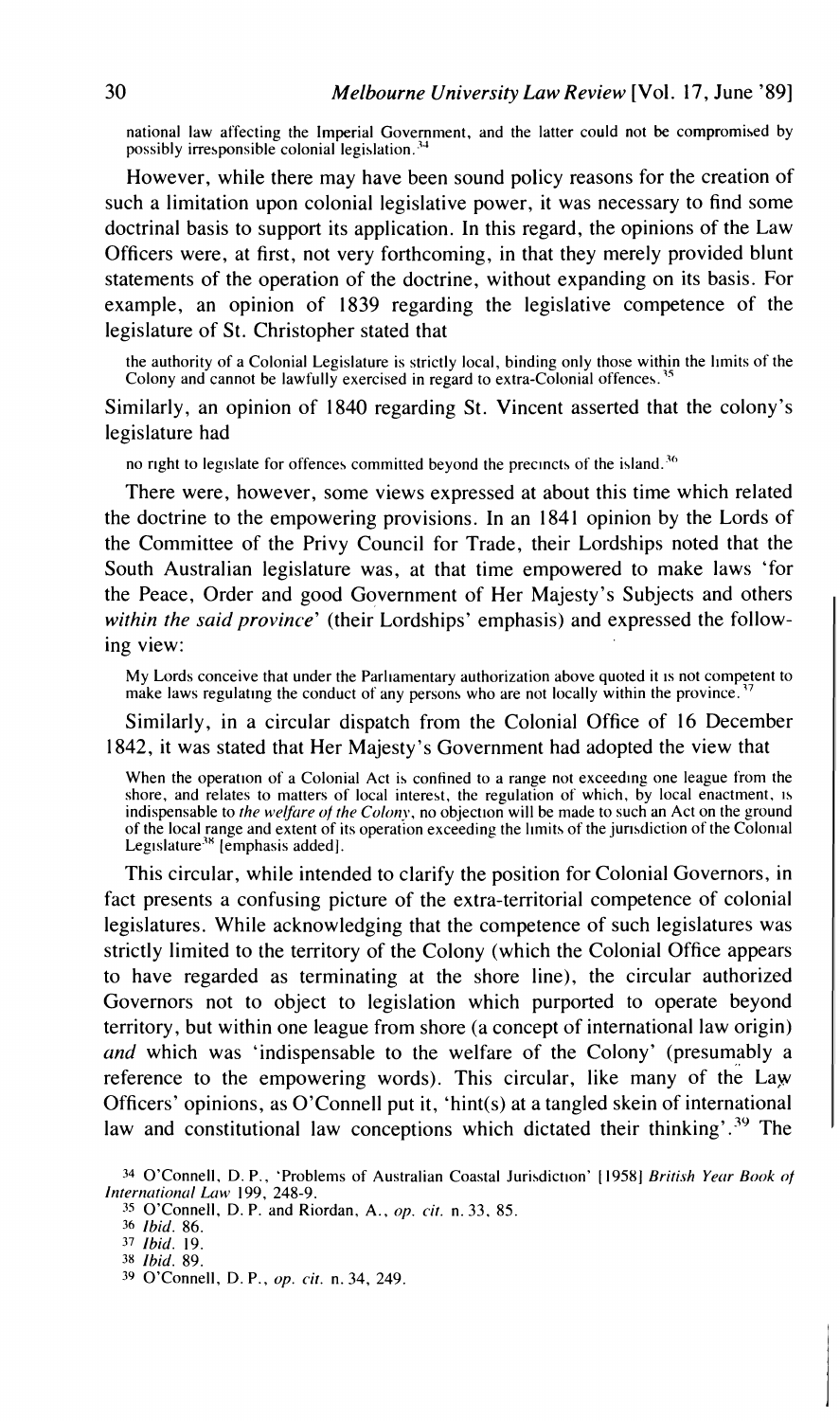position was simplified somewhat by 1854, although still influenced by such conceptions, when the legislative competence of the Falkland Islands was described as extending to

within three marine miles (or a marine league) from the coast, such being the distances to which,<br>according to the modern interpretation and usage of nations a cannon-shot is supposed to reach.<sup>40</sup>

The Law Officers expressed a similar view in the following year, but also indicated that a Colonial legislature may have broader territorial competence in certain circumstances. In their opinion,

the Colonial Legislature cannot legally exercise its jurisdiction beyond its territorial limits (three miles from shore), or at the utmost can only do this over persons domiciled in the Colony, who may offend against its ordinances even beyond those limits, but not over other persons.<sup>4</sup>

Whatever the source of the doctrine, it is apparent from such opinions that by this time the Law Officers were prepared to concede legislative competence beyond shore to the three mile limit in all cases (which seems to reflect their view that colonial territory extended to that point),  $42$  and beyond that point in relation to legislation affecting those domiciled in the colony. In the courts, however, the attitude to the origin and scope of the limitation was less clear.

The Victorian Supreme Court, for example, had two opportunities in 1881 to express its views on these questions. In the first matter, R. *v. Call, ex parte Murphy,43* the Court considered the validity of Victorian legislation which, it was argued, empowered the removal of persons from the Colony to another jurisdiction. The court had previously, in  $1875<sup>44</sup>$  considered the effect of similar New South Wales legislation and had determined, in the words of Stephen J. that

the [New South Wales] Legislature has full power over the person of the individual so long as he is within the limits of the colony. It has, however, no power over him when he leaves the boundary of the territory.<sup>45</sup>

In considering the effect of the Victorian legislation, both members of the majority (Stawell C. J. and Stephen J.) dealt with the question as one of construction but implied that, if the legislation was clearly intended to have an extra-territorial operation, the Court would give effect to that intention. As Stephen J. put it,

we are not to make it extend beyond the local limits of the jurisdiction of this colony, *unless the language obliges us to do so46* [emphasis added].

This apparent willingness to accept colonial extra-territorial competence was not evident, however, in the second 188 1 case, *In re Victorian Steam Navigation Board, ex parte Allan.*<sup>47</sup> In that matter the Court had to consider whether a Victorian board had jurisdiction to enquire into the cause of an accident which occurred to a British ship off South Australia. The Court gave, on this occasion, consideration to the source of the limitation and Stawell C. J. took the view that it

<sup>44</sup>*Ray v. M'Mackin* (1875) 1 V.L.R. 274. 45 *Ibid.* 283.

**<sup>40</sup>** O'Connell, D. P. and Riordan, **A,,** *op. cit.* n. 33, 159 (opinion of Harding, J.).

<sup>41</sup> *Ibid.* 125 (opinion of Harding, J. D., Cockburn, A. E., and Bethell, R.).<br><sup>42</sup> *Cf. New South Wales v. Commonwealth (The Seas and Submerged Lands case)* (1975) 135<br>C.L.R. 337.

**<sup>43</sup>** (1881) 7 V.L.R. 113.

**<sup>46</sup>** (1881) 7 V.L.R. 113, 120; and see 119 *(per* Stawell C.J.). *47* (1881) 7 V.L.R. 248.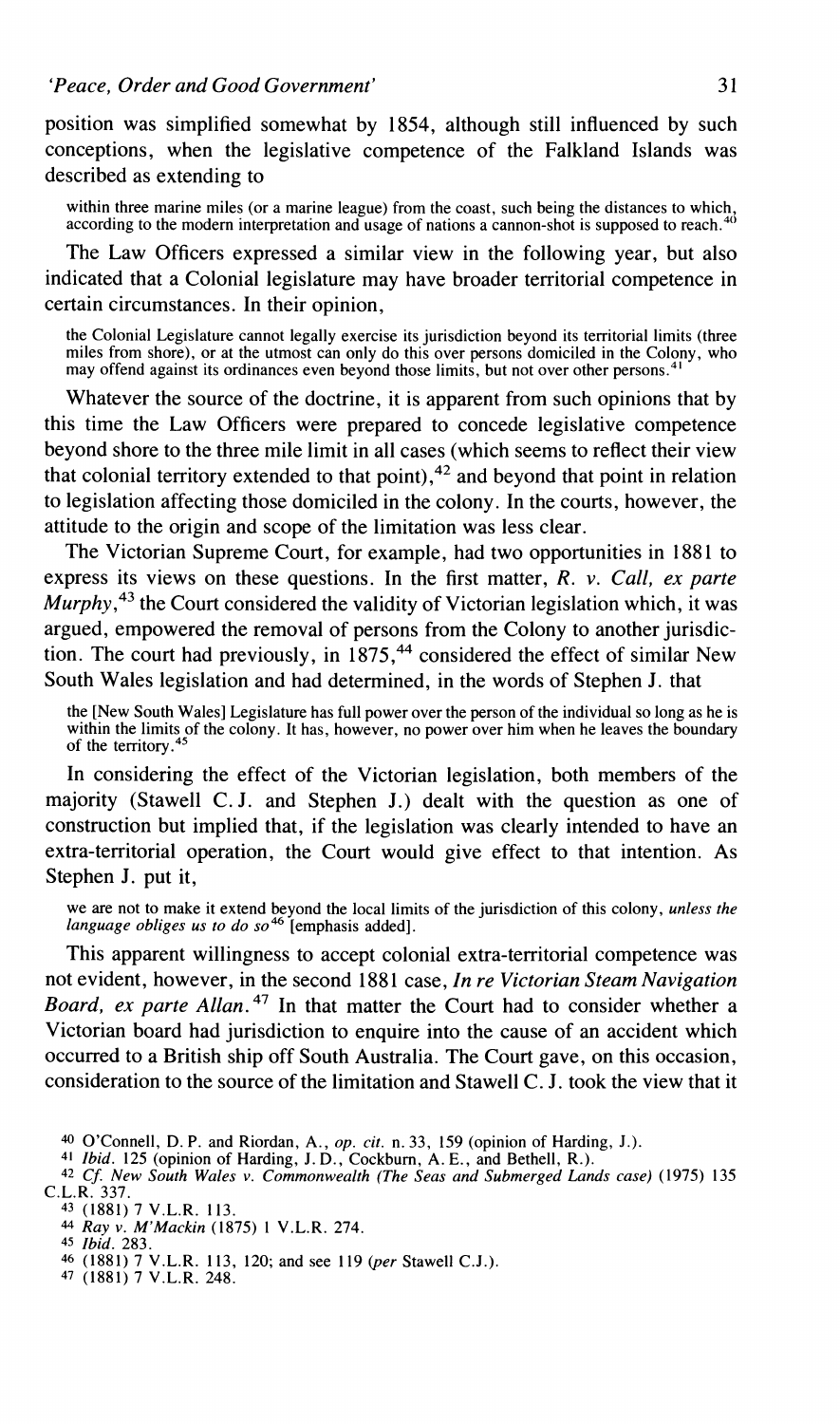arose from the empowering words 'in and for Victoria' in that any attempt to confer extra-territorial jurisdiction on the board would have been 'in violation of the powers conferred by the Constitution<sup>'48</sup> and, therefore, *ultra vires*. Stephen J., although concurring with the Chief Justice, expressed his view regarding the source of the doctrine which he ascribed to 'the comity that exists between states'.<sup>49</sup>

The approach reflected in these cases, therefore, demonstrates a similar lack of certainty concerning the origin of the territorial limitation to that expressed by the Law Officers. The Court appears, however, in the final analysis, to have regarded the restriction as having a more strict application. The legislature's jurisdiction, in the Court's view, terminated at the limit of its territory, whereas the Law Officers were prepared to accept, at least for the purposes of reservation and disallowance, that colonial legislatures had extra-territorial competence over those domiciled in the colony.

The extreme view of the scope of the restriction appears to be confirmed by, what can be regarded as the first landmark decision regarding colonial extraterritorial legislative incompetence, the 1891 Privy Council decision in *MacLeod v. Attorney-General (N.S.W.).*<sup>50</sup> That case concerned the validity of colonial legislation which, on its widest construction, rendered bigamy committed in any part of the world an offence in New South Wales. Lord Halsbury L. C., in delivering judgment for the Committee, dealt with the question as one of construction, holding that the words in the provision under consideration, "'Whosoever being married" mean "Whosoever being married, and who is amenable, at the time of the offence committed, to the jurisdiction of the Colony of New South Wales" ' and that 'the words "Wheresoever such second marriage takes place", mean "wheresoever in this Colony the offence is committed"'.<sup>51</sup>

However, after noting that the offence was committed outside the jurisdiction of the colony, his Lordship continued:

**It appears to their Lordships that the effect of giving the wider interpretation to this statute necessary to sustain the indictment would be to comprehend a great deal more than Her Majesty's subjects; more than any persons who may be within the jurisdiction of the Colony by any means whatsoever; and that, therefore, if that construction were given to the statute, it would follow as a necessary result that the statute was ultra vires of the Colonial Legislature to pass** . . . **The more reasonable theory to adopt is that the language was used, subject to the** *well-known and well*considered limitation, that they were only legislating for those who were actually within their *jurisdiction, and within their* 

There are a number of important things to note regarding this decision, the first being that it is commonly claimed that these observations of Lord Halsbury L. C. were *obiter* in that, as Latham has remarked:

**Before reaching this part of the judgment their Lordships had already held, on the construction of**  the statute, that the conviction must be set aside.<sup>53</sup>

The better view, it is submitted, is that taken by Edwards J. in R. *v. Lander* 

*Ibid.* **265.** *49 Ibid.* **50 [I8911 A.C. 455.** *Ibid.* **457.** *Ibid.* **458-459. Latham, J.** *G., Australia and the Britlsh Commonwealth* **(1929) 73**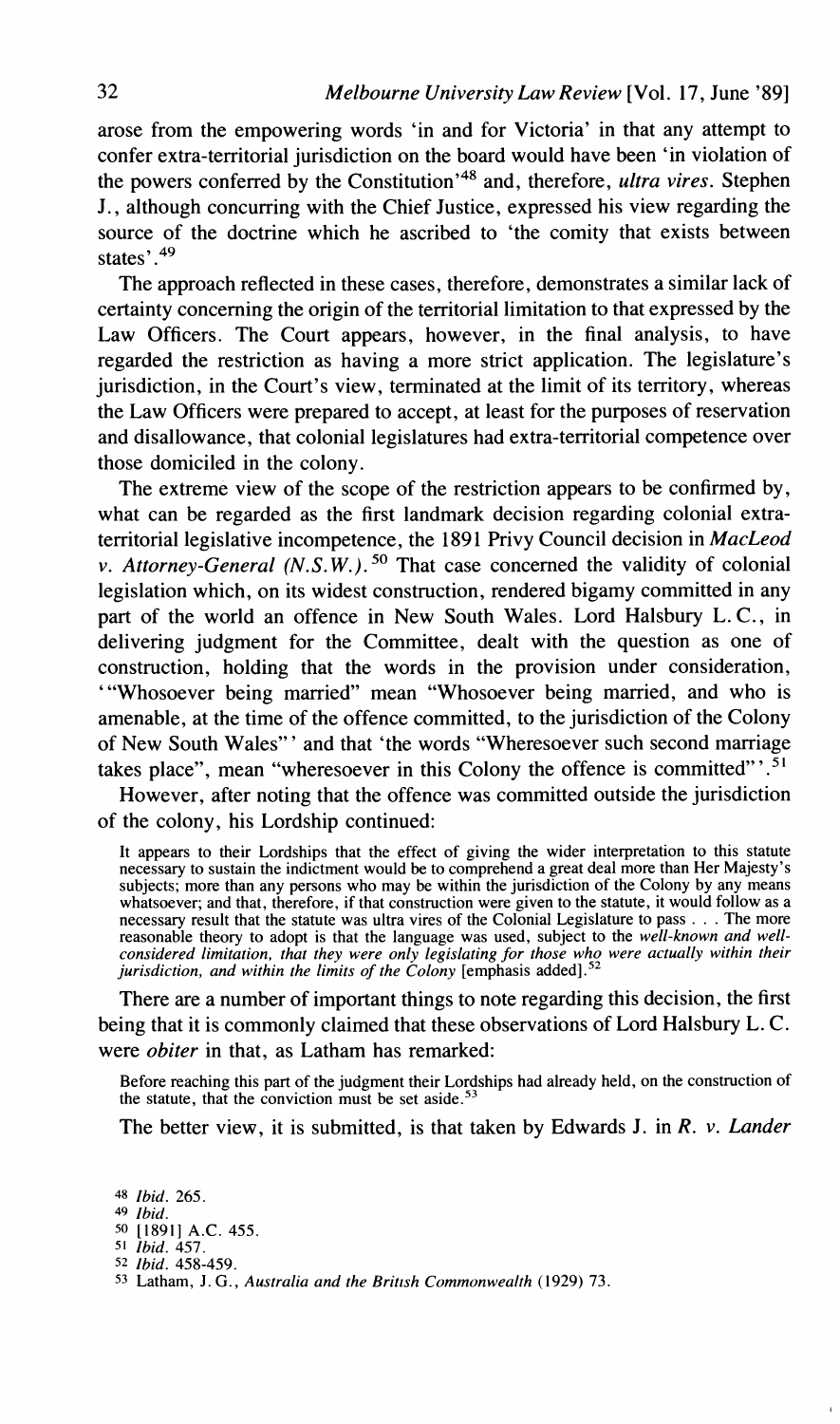that the passage cited 'is the very ground upon which their decision in the case rested' in that it formed the basis upon which the restrictive construction adopted was required. $54$ 

Secondly, it is to be observed that the rule laid down by the Judicial Committee was a 'special rule applicable only to colonial legislatures, and not a general principle of constitutional law' **.55** This was demonstrated by the decision of the House of Lords in the *Trial of Earl Russell*<sup>56</sup> where English legislation,<sup>57</sup> similar to that being considered in *MacLeod,* was held capable of supporting a conviction for bigamy where the offence had been committed in America.

Thirdly, the Judicial Committee expressed no view whatsoever regarding the source of the doctrine. The case has been regarded, therefore, by Trindade, as establishing a 'common law' basis for the limitation.<sup>58</sup>

Finally, the scope of the limitation appears far greater than that proposed by the Law Officers, in that the Privy Council seems to have adopted the view that colonies had no legislative competence in respect of acts committed outside of colonial territory. It is to be noted, however, that in referring to the 'well-known and well-considered limitation', their Lordships referred to legislative powers limited *both* to those 'within their jurisdiction, and within the limits of the Colony'.59 Although Latham considered that the 'words "within their jurisdiction" appear to mean nothing',<sup>60</sup> it would seem that those words, when considered with their Lordships' observation that the widest construction of the legislation would comprehend 'a great deal more than Her Majesty's subjects', may indicate that their Lordships would have allowed some scope for extraterritorial legislative competence regarding the acts of residents of the colony. This interpretation is, however, weakened considerably by the construction adopted of the word 'wheresoever' so as to read 'wheresoever in this Colony the offence is committed'.<sup>61</sup> In other words, if their Lordships had considered that colonies had legislative competence regarding their residents, it would not have been necessary to construe the word 'wheresoever' so restrictively so as to save it from invalidity.

From the extreme position apparently adopted in *MacLeod,* the first signs of retreat were rapid. Two years after the decision in that case, the Privy Council approved, in *Ashbury v. Ellis*,<sup>62</sup> a New Zealand law which authorized local courts to proceed in the absence of the defendant in determining cases arising out of contracts made or to be performed in that Colony and stated the proposition that

**<sup>54</sup>[I9191 N.Z.L.R. 305, 324** *(per* **Edwards J.), 329** *(per* **Chapman J.), 337** *(per* **Hosking J.); O'Connell, D. P., 'The Doctrine of Colonial Legislative Incompetence' (1959) 75** *Law Qucrrterly Review* **3 18, 324.** 

<sup>55</sup> Salmond, J. W., 'The Limitations of Colonial Legislative Power'<sup>.</sup>(1917) 33 *Law Quarterly Review* **117, 119.**  *56* **[1901] A.C.** *446.* 

**<sup>57</sup>It is to be noted that that legislation was not amenable to the saving construction adopted in**  *MacLeod;* **see Salmond, J. W.,** *op. cit.* **n. 55.** 

<sup>58</sup> Trindade, F. A., 'The Australian States and the Doctrine of Extra-Territorial Legislative **Incompetence' (197 1) 45** *Australian Law Journal* **233, 234.** 

**<sup>59</sup>[I8911 A.C. 455, 459.** 

**Latham, J. G.,** *op. cir.* **n. 53.** 

**<sup>61</sup> [I8911 A.C. 455, 457.**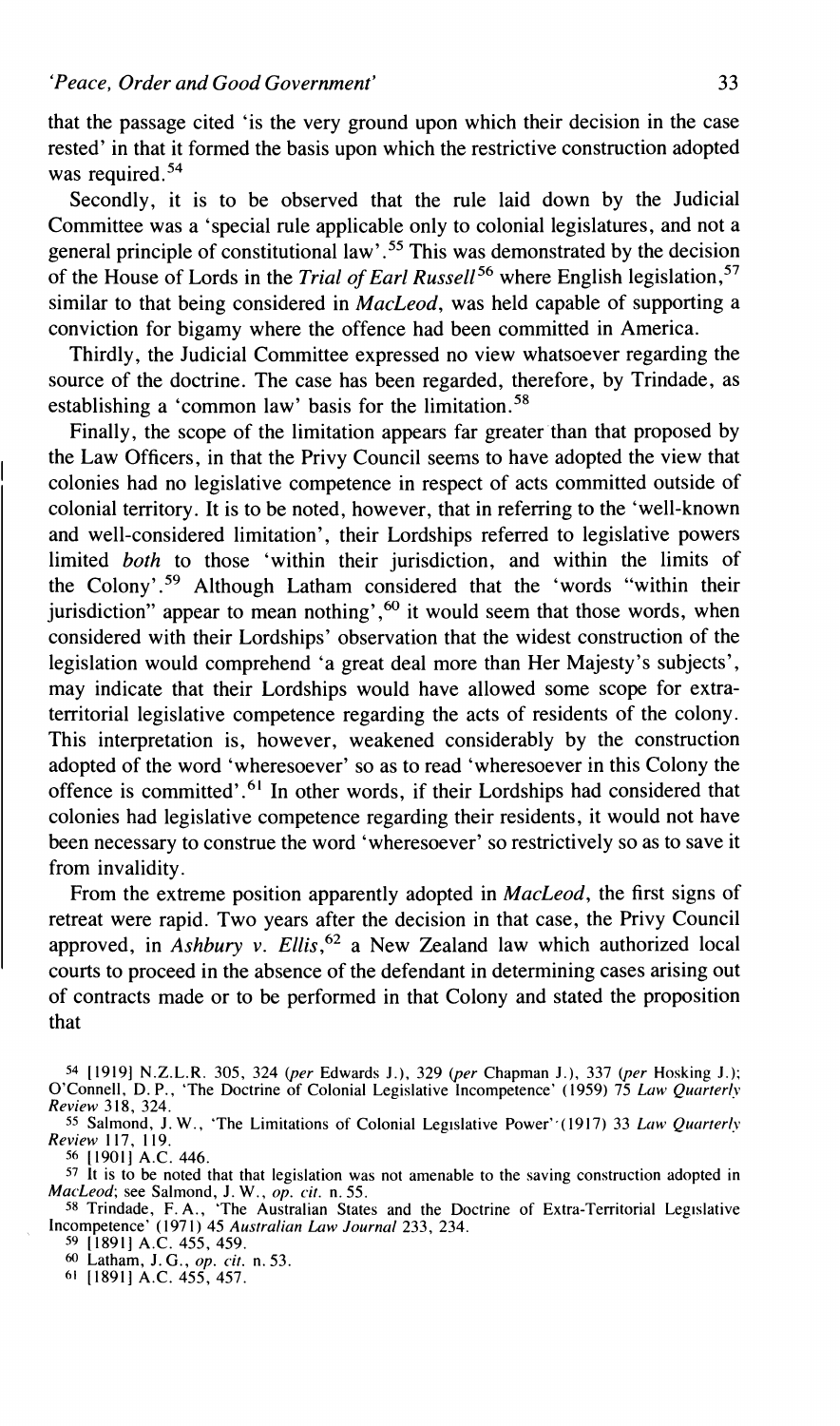For trying the validity of the New Zealand laws it is sufficient to say that the peace, order and good government of New Zealand are promoted by the enforcement of the decrees of their own Courts in New Zealand.<sup>6</sup>

In so deciding, their Lordships gave the first authoritative indication that the doctrine of extra-territorial incompetence has its source in the empowering provisions and that the legislative authority of the colonies were not strictly limited by their land boundaries or territorial waters.

This case was followed by a further Privy Council decision in *Attorney-General of Canada v. Cain*<sup>64</sup> where it was held that a colonial statute authorizing the taking into custody of a prohibited immigrant for the purpose of being returned to the country of origin was valid. The approach taken by their Lordships appears to support the view that the empowering words are the yardstick and source of the doctrine. Their Lordships considered that if, by virtue of the Colony's power to make laws for the peace, order and good government of that Colony, it had power to prevent the entry of illegal aliens, which they held it did, then those words would also grant the power of expulsion, despite the fact that it involved extra-territorial restraint, 'as a complement of the power of exclusion' .<sup>65</sup>

Despite these indications by the Privy Council of a less restrictive application of the doctrine, views expressed by the High Court of Australia<sup>66</sup> and, for that matter, the Supreme Court and Court of Appeal of New Zealand<sup>67</sup> during the following years involved, almost without exception,  $68$  an acceptance of the restrictive operation of the doctrine as established by *Macleod,* with *Cain* being considered as a specific exception<sup>69</sup> and *Ashbury* being either ignored or confined to its facts.70 Those cases do, however, demonstrate that, as least for some of the members of those courts, the source of the doctrine was to be found in the empowering provisions, as *MacLeod* was to be regarded as 'authoritative with

*h6* For example: *Robtelmes v. Brennan* (1906) 4 C.L.R. 395; *Morgan v. White* (1912) 15 C.L.R. *Learn Services Guild of Australia v. Commonwealth Steamship Owners Associatory 1013.* I.<br>1: Merchant Services Guild of Australia v. Commonwealth Steamship Owners Association (1913) 16<br>2. C.L.R. 664; Commissioner of Stamps *Munro* (1926) 38 C.L.R. 153; *Commissioner of Stamp Duties (N.S. W.) v. Perpetuul Trustee Co. Ltd*  (1920) 38 C.L.R. 12.

<sup>67</sup>*In re the Award of the Wellington Cooks and Stewurds' Union* (1907) 26 N.Z.L.R. 394; *R.* **v.** *Lander* 119191 N.Z.L.R. 305.

<sup>68</sup> Note the spirited dissents of Stout C.J. in *In re the Award of the Wellington Cooks and Stewards' Union* (1907) 26 N.Z.L.R. 394, 402; *R. v. Lander* [1919] N.Z.L.R. 305, 310. See also the views expressed by Gavan Duffy and Rich JJ. in *Delaney v. Great Western Milling Co. Ltd* (19 16) 22 C.L.R. 150, 170.

**<sup>69</sup>***Robrelmes v. Brennan* (1906) 4 C.L.R. 395,404-6 *(per* Griffith C.J.), 415 *(per* Barton J.) and 420-1 *(per* O'Connor J.); *Merchant Services Guild of Australasia v. Commonwealth Steamship Owners Association* (1913) 16 C.L.R. 664, 690 *(per* lsaacs J.); *Delaney v. Great Western Milling*  Co. Ltd. (1916) 22 C.L.R. 150, 165 (per Isaacs J.); R. v. Lander [1919] N.Z.L.R. 305, 327 (per Edwards J.), 330 (per Chapman J.), 338-9 (per Hosking J.). See also Sickerdick v. Ashton (1918) 25 C.L.R. 506 and Semple v. O'D

<sup>70</sup> Delaney v. Great Western Milling Co. Ltd. (1916) 22 C.L.R. 150, 163 (per Griffith C.J.), 166<br>(per Isaacs J.); R. v. Lander [1919] N.Z.L.R. 305, 331 (per Chapman J.), 337 (per Hosking J.).<br>Note, however, the acceptance 174.

**<sup>62</sup>**118931 A.C. 339. 63 *Ibid.* 344-5.

**<sup>64</sup>** [I9061 A.C. 542.

**<sup>65</sup>***Ibid.* 547.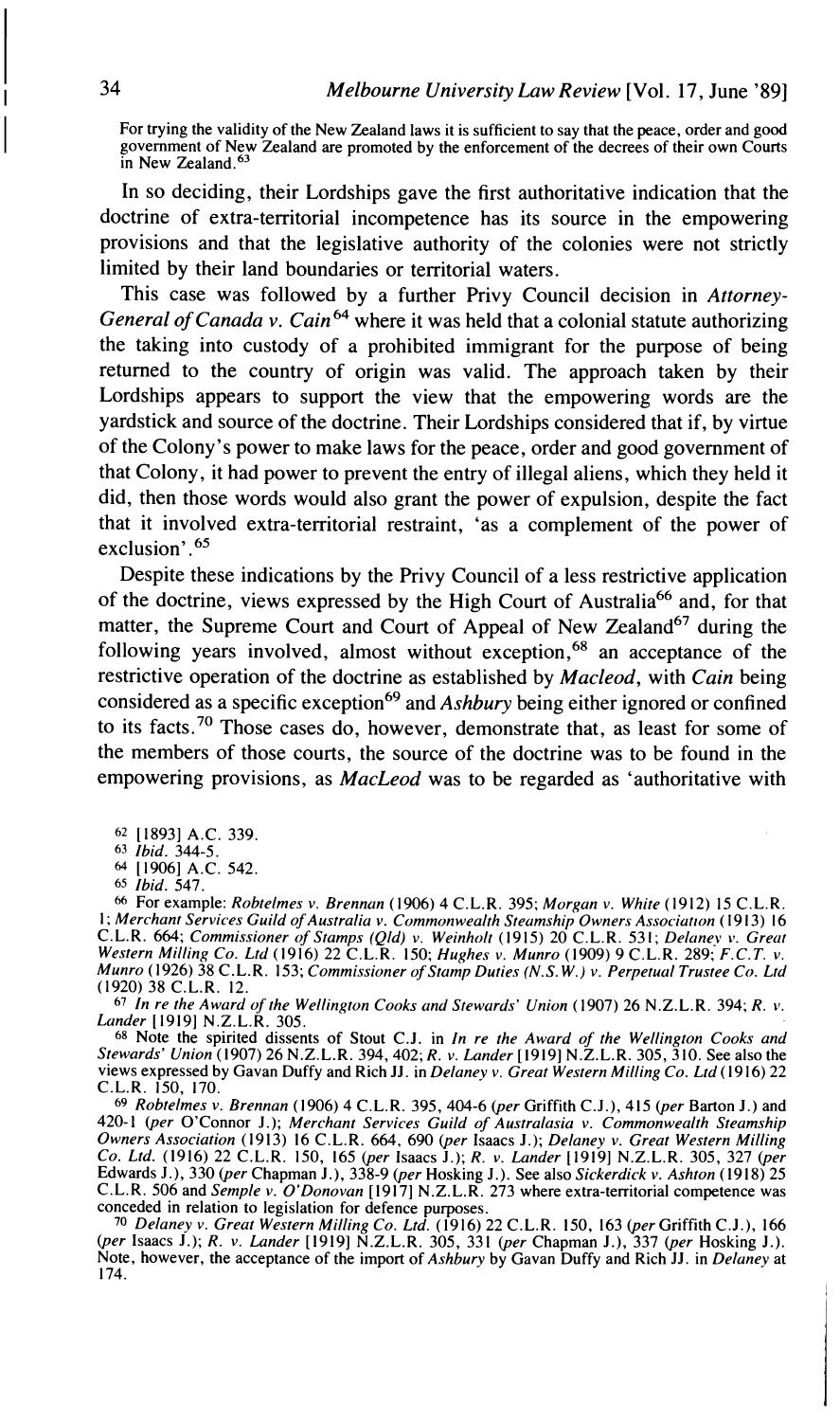regard to the legislative powers conferred on the colonies by the formula of "peace, order, and good government"'. $71$ 

Possibly the most important development in relation to the doctrine occurred in 1932 with the decision of the Privy Council in *Croft v. Dunphy.* 72 That case concerned the validity of Canadian legislation which operated to authorize the seizure of vessels and cargo outside Canadian territorial waters. The Canadian Parliament was empowered by s. 91 of the British North America Act 1867 'to make laws for the Peace, Order, and good Government of Canada.' Without reference to *Macleod,* their Lordships held that s. 91 supported the validity of the legislation despite its extra-territorial operation and stated that

Once it is found that a particular topic of legislation is among those which the Dominion Parliament may competently legislate as being for the peace, order and good government of Canada or as being one of the specific subjects enumerated in s. 91 of the British North America Act, their Lordships see no reason to restrict the permitted scope of such legislation by any other consideration than is applicable to the legislation of a fully Sovereign State.

In other words, the Judicial Committee accepted that the Dominion of Canada had jurisdiction to make its laws operate outside of Canada in so far as such operation was required in the exercise of its power to make laws 'for the peace, order and good government of Canada' or in respect of any of the specified subject matters.

O'Connell has argued that the reference to 'a fully Sovereign State' indicates that this principle was not intended by the Judicial Committee to be applicable to - all colonies, but only to those which had, through the process of constitutional development, attained the status of having 'independent legislatures' (such as Australia, Canada, New Zealand and South Africa) rather than other colonies such as the Australian States.<sup>74</sup>

Whether O'Connell's assessment of the Board's intention is correct or not,  $75$  it is to be observed that in the same year the High Court was twice prepared to adopt a similar approach in relation to State laws to that adopted in *Crofi.* In the first of those cases, *Barcelo v. Electrolytic Zinc Company of Australia Ltd*<sup>76</sup>, the Court considered, *inter alia,* the validity of Victorian legislation which purported to reduce the interest payable on mortgage debentures located out of Victoria. Starke J. expressed the view that

The constitutional basis of the Acts is the authority given to the Legislature of the State of Victoria by the *Constitution Act* to make laws 'in and for Victoria in all cases whatsoever'. It is within its competence to make laws for persons and property within territory, and it is not without its territorial jurisdiction to make laws in cases of contracts made or to be performed in Victoria... territorial jurisdiction to make laws in cases of contracts made or to be performed in Victoria...<br>In my opinion, therefore, the meaning and scope of the words 'every mortgage' in the Financial<br>Emergency Acts are only limi

<sup>71</sup>*R. v. Lander* [I9191 N.Z.L.R. 305, 337 *(per* Hosking J.), 332 *(per* Chapman J.), 334 *(per*  Sim J.); *In re. the Wellington Cooks and Stewards' Union* (1907) 26 N.Z.L.R. 394, 423 (p*er*<br>Chapman J.); *Commissioner of Stamps (Qld) v. Weinholt* (1915) 20 C.L.R. 531, 540; *Delaney v.*<br>*Great Western Milling Co. Ltd*

**<sup>72</sup>**119331 A.C. 156. 73 *Ibid.* 163.

<sup>74</sup> O'Connell, D. P., 'Problems of Australian Coastal Jurisdiction' [1958] *British Year Book of International Law* 199, 251-2; O'Connell D. P., 'The Doctrine of Colonial Extra-territorial Legislative Incompetence' (1959)

**<sup>75</sup>**See the criticisms of O'Connell's argument in Castles, A. C., 'Limitations on the Autonomy of the Australian States' (1962) *Public* Law 175, 196-197 and Trindade, F. A,; *op. cit.* n. 50, 239-40. 76 (1932) 48 C.L.R. 391.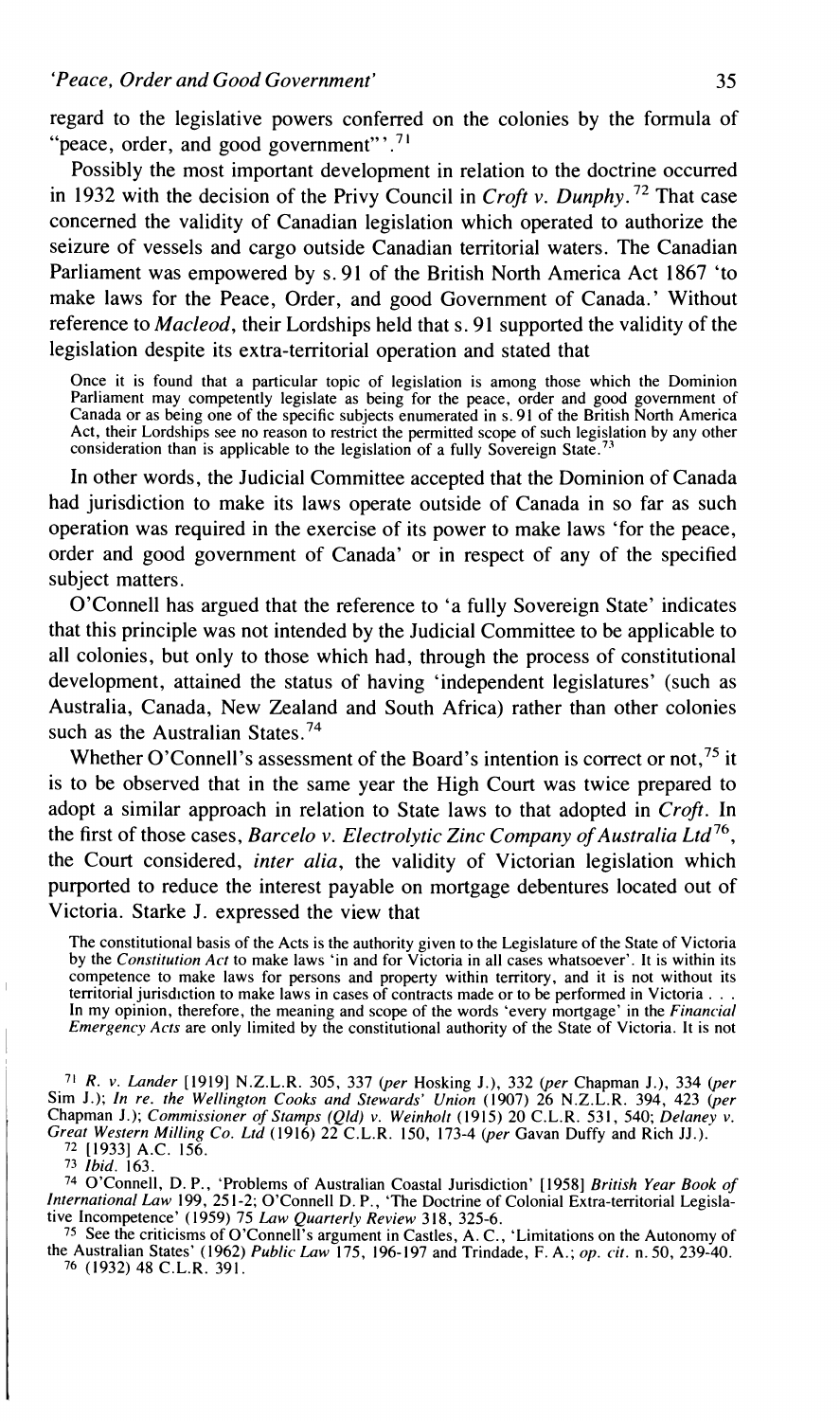necessary in this case to consider the utmost limit of that authority. But **1** think it extends to . . . every mortgage of property in Victoria, and every mortgage of which the proper law of the contract is that of Victoria.<sup>77</sup>

Dixon J. was of a similar view and was prepared to discuss the scope of the limitation. In that regard he said

It is true that the Victorian Parliament is empowered only to make laws in and for Victoria, and from this circumstance a territorial limitation of a constitutional character arises . . . A statute discharging obligations might be considered a law in and for Victoria if its operation were expressly based upon any one of a great number of things which touch and concern Victoria  $\ldots$ But if any such enactment were considered a law in and for Victoria the reason would be that it is a law made with respect to the matter upon which its operation is based and that the matter is one of Victorian concern . . . [Tlhe extent of the power to legislate in and for Victoria . . . includes authority to adopt any fact or matter or thing concerning Victoria as the ground of exercising legislative jurisdiction over any right or obligation affecting such fact, matter or thing.

His Honour, therefore, regarded the doctrine as having a very unrestrictive operation in that, provided that the legislation selected a matter of 'Victorian concern' for its operation, it would fall within the constitutional power provided by the phrase 'in and for Victoria'.

It remained to be determined, however, what operation the doctrine would have in those States which, unlike Victoria, were granted power to make laws 'for the peace, order (or welfare) and good government of the' State. This issue arose in another matter before the Court in that year, *Commissioner of Stamp Duties (N.S.W.) v. Millar.*<sup>79</sup> The issue in this matter was the validity of New South Wales legislation which purported to impose death duty in relation to shares, held by a person who was not domiciled or resident in that State, in a company which had no connection with the State other than carrying on business there. Gavan Duffy C. J. and Evatt J., in dissent, considered the legislation valid and appear to have adopted a test similar to that applied by Dixon J. in *Barcelo*  when they expressed the opinion that

It is . . . competent to the New South Wales Legislature to select any event, circumstance, or course of activity within its borders as the foundation of liability to contribute to the revenue of the State.<sup>80</sup>

The majority of the Court, however, while not disagreeing with this statement of principle, considered the connection with the State in that instance to be too tenuous to support the legislation in question. $81$ 

In the following year, Evatt J. took the opportunity presented by the issues in *Trustees Executors* & *Agency Co. Ltd v. F.C. T.* **82** to discuss the origin and scope of the doctrine and the relevance of the words 'peace, order and good government' in s. **5** 1 of the Commonwealth Constitution to those questions. His Honour considered that the principles relating to the source and scope of the doctrine could be summarized as follows:

(I) The mere exhibition of non-territorial elements in any challenged legislation does not invalidate the law.

(2) The presence of such non-territorial elements may, however, call attention to the necessity for enquiring whether the challenged law is truly a law with respect to the 'peace, order and good

**79** (1932) 48 C.L.R. 618.

- **81** Ibid. 632-3 **@er** Rich, Dixon and McTiernan JJ.), 636 (per Starke J.)
- **82** (1933) 49 **C.L.R.** 220.

<sup>77</sup> Ibid. 409, 415.

**<sup>78</sup>** lbid. 425-8.

**<sup>80</sup>**Ibid. 628.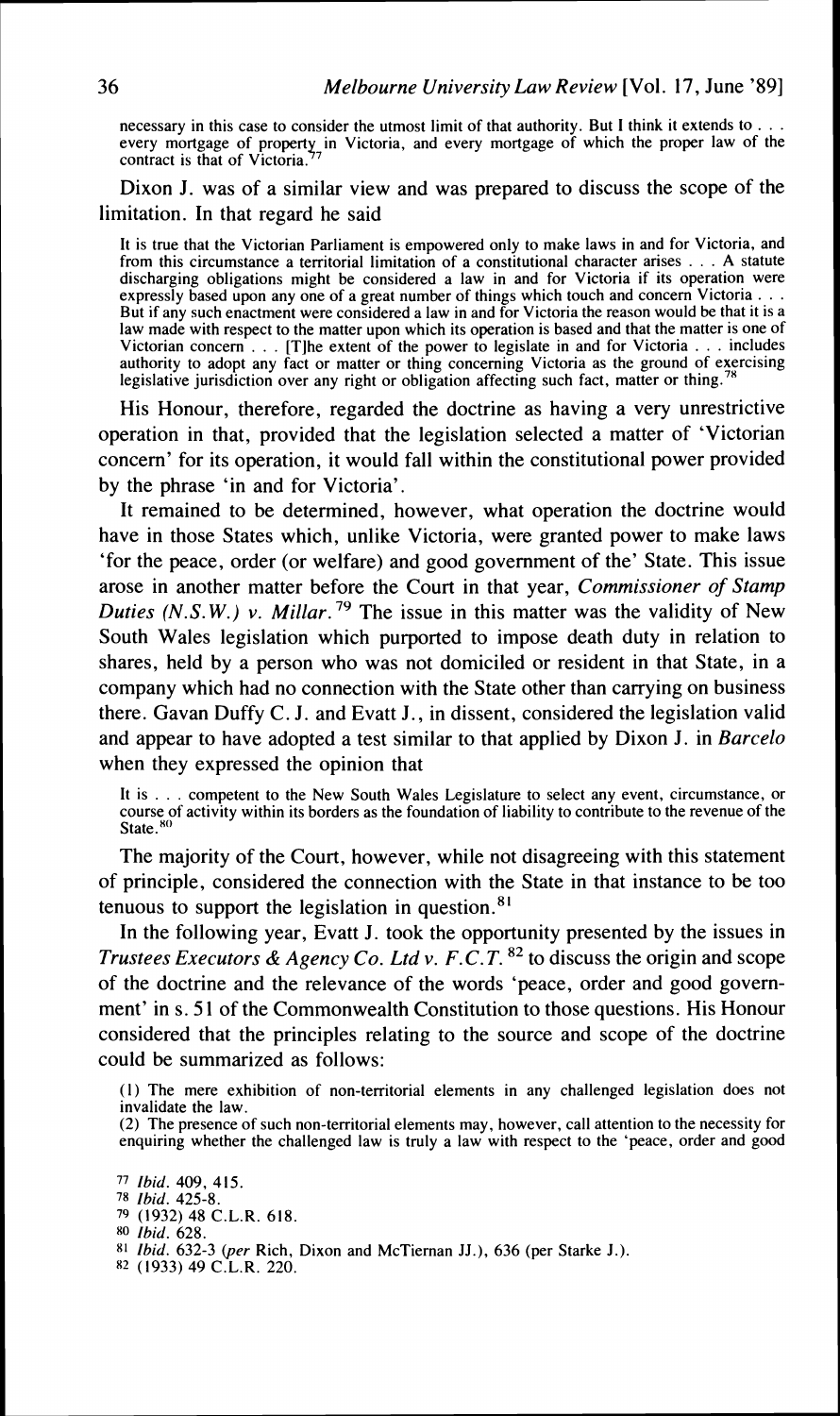government' of the Dominion-the words employed in the constitutional statute to define and limit the legislative power.

(3) It is the duty of the Courts of the Dominion to make this enquiry in a proper case.

**(4)** The test is not quite . . . whether the law is a 'bona fide exercise of the subordinate legislative power' . . . because the bona fides of the exercise of legislative power cannot be impugned in the Dominion's own Courts.

(5) The test is whether the law in question does not, in some aspects and relations, bear upon the peace, order and good government, of the Dominion, either generally or in respect to specific subjects.

(6) If it does not bear any relation whatever to the Dominion, the Courts must say so and declare the law void. If it bears any real and substantial relation, then it is a law for the peace, order and good government of the Dominion.

(7) In the latter event, it may still be *ultra vires* and void where the Legislature of the Dominion has only power to legislate, under its controlling Constitution, with respect to certain matters.<sup>87</sup>

It would appear, from these propositions, therefore, that His Honour did not regard the words 'peace, order and good government' as requiring a test different to that applicable in Victoria as discussed by Dixon J. in *Barcelo.* All that was required was that the law have some 'real and substantial' connection with the jurisdiction to fall within the constitutional power. It is to be noted, however, that his Honour, earlier in his judgment, referred to the need for the law in question to 'forward its [the Dominion's] welfare<sup>84</sup> in order to be valid, and, as such, his Honour's views on this issue are not entirely clear.

His Honour, however, did make it clear that he regarded the propositions quoted as being derived from *Ashbury* and *Croft.* He also considered that they were not applicable solely to Dominions but 'should settle most doubts upon the subject, and should result in confining to a very small compass indeed the supposed territorial restrictions upon the legislative powers of the seven Parliaments of Australia'.<sup>85</sup>

If any doubts remained regarding the scope and origin of the doctrine and the applicability of *Croft* v. *Dunphy* to the Australian States, these must have have been removed by the 1937 decision of the Court in *Broken Hill South Ltd (Public Officer) v. Commissioner of Taxation* (N.S.W.)<sup>86</sup> All members of the Court accepted that the test of constitutional validity of State extra-territorial legislation was whether it had any sufficient connection with matters of concern to the State.<sup>87</sup>

Dixon J., once again, took the opportunity to provide an elaborate statement of principle regarding the operation of the doctrine as it applied to legislatures empowered to make laws 'for the peace, order (or welfare) and good government' of a State, and it will be noted that the views expressed were not significantly different to those which he put in *Barcelo,* or those expressed by Evatt J. in *Trustees Executors*. His Honour considered that

The power to make laws for the peace, order and good government of a State does not enable the State a state a<br>State Parliament to impose by reference to some act matter or thing occurring outside the State a liability upon a person unconnected with the State whether by domicil, residence or otherwise. *But it is within the competence of the State legislature to make any fact, circumstance, occurrence or thing in or connected with the territory the occuslon* of *the imposition upon any person concerned* 

**83** *Ibid.* 240.

<sup>84</sup>*Ibid.* 236.

- **85** *Ibid.* 235.
- **86** (1937) 56 C.L.R. 337.

**<sup>87</sup>***Ibid.* 358 *(per* Latham J.), 361 *(per* Rich J.), 365-6 *(per* Starke J.), 375 *(per* Dixon J.) and 377-80 *(per* Evatt J.).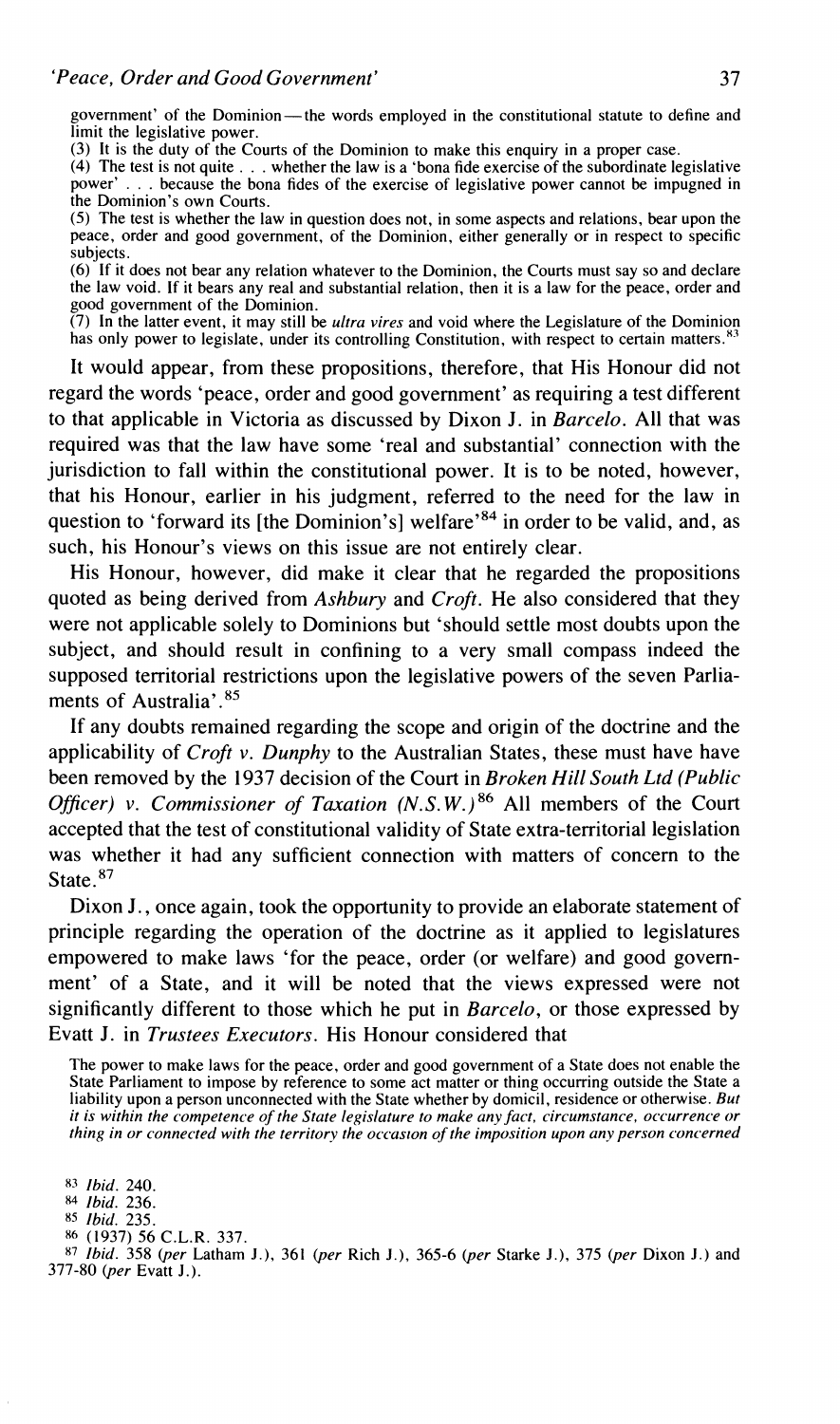*therein of a liability* to taxation or of any other laibility. It is also within the competence of the legislature to base the imposition of liability on no more than the relation of the person to the territory. The relation may consist in presence within the territory, residence, domicil, canying on business there, or even remoter connections. If a *connection exists, it is for the legislature to decide how far it should go in the exercise of its powers* . . . But it is of no importance upon the question of validity that the liability imposed is, or may be, altogether disproportionate to the territorial connection or that it includes many cases that cannot have been forseen.<sup>88</sup> [emphasis added].

The principles outlined in this statement were subsequently approved and applied by the Privy Council in *Johnson v. Commissioner of Stamp Duties*<sup>89</sup> and *Thompson v. Commissioner of Stamp Duties*<sup>90</sup> and have, together with the statements of the Judicial Committee in *Croft,* formed the foundation for the subsequent application of the doctrine. $91$ 

Although the doctrine as interpreted by Dixon J. seems relatively easy to satisfy, in that all that is required, in essence, is a real and substantial connection with matters of concern to the State, subsequent cases have demonstrated that this connection must not be too remote.

In *O'Sullivan v. Dejneko*<sup>92</sup> it was held that it was within the competence of New South Wales to impose upon the South Australian owner of a commercial goods vehicle, or the person in whose name the vehicle was registered in South Australia, the obligation to make contributions as required by New South Wales road maintenance legislation in respect of the use of that vehicle in that State. However, in *Welker v. Hewitt*<sup>93</sup> and *Cox v. Tomatt*<sup>94</sup> it was held that there was no sufficient territorial connection where the person who was sought to be levied had no connection with the State aside from being a director of the foreign company which owned the vehicle.

Despite the acceptance of the principles laid down in the *Croft* and *Broken Hill South* cases, the references to 'peace, order and good government', in these and other decisions, as being the source of the restriction led the application of the doctrine to be thrown into confusion following the decision of the High Court in *Robinson v. Western Australian Museum.*<sup>95</sup> In that matter, the majority (Barwick C.J., Jacobs and Murphy JJ.) of the Court held that it was beyond the legislative competence of the Western Australian Parliament to enact legislation purporting to vest the Western Australian Museum with proprietory and possessing rights in 'historic wrecks' lying off the coast of that State. Only four members of the Court considered the question of the extra-territorial powers of the State legislature, but there was no consensus of views regarding this issue.

**88** *Ibid.* 375

89 [1956] A.C. 331, 353.<br><sup>90</sup> [1968] 1 A.C. 320, 335.

<sup>91</sup> Among the cases which have applied or discussed the doctrine are O'Sullivan v. Dejneko (1964)<br>110 C.L.R. 498; Welker v. Hewitt (1969) 120 C.L.R. S03; Cox v. Tomat (1972) 126 C.L.R. 105;<br>Bonser v. La Machia (1970) 122 Iskra (1963) N.S.W.R. 1593; Giles v. Tumminello (1963) S.A.S.R. 96; Myer Emporium Ltd v.<br>Commissioner of Stamp Duties (1967) 2 N.S.W.R. 230; McLaine Watson & Co. Private v. Bing *Chen* [ 19821 1 N.S.W.L.R. 163; *Traut* v. *Rogers* (1984) 27 N.T.R. 29; *Searles v. Searles* [I9651

*V.R. 83.*<br><sup>92</sup> (1964) 110 C.L.R. 498.

93 (1969) 120 C.L.R. 503.

**94** (1972) 126 C.L.R. 105. 95 (1977) 138 C.L.R. 283.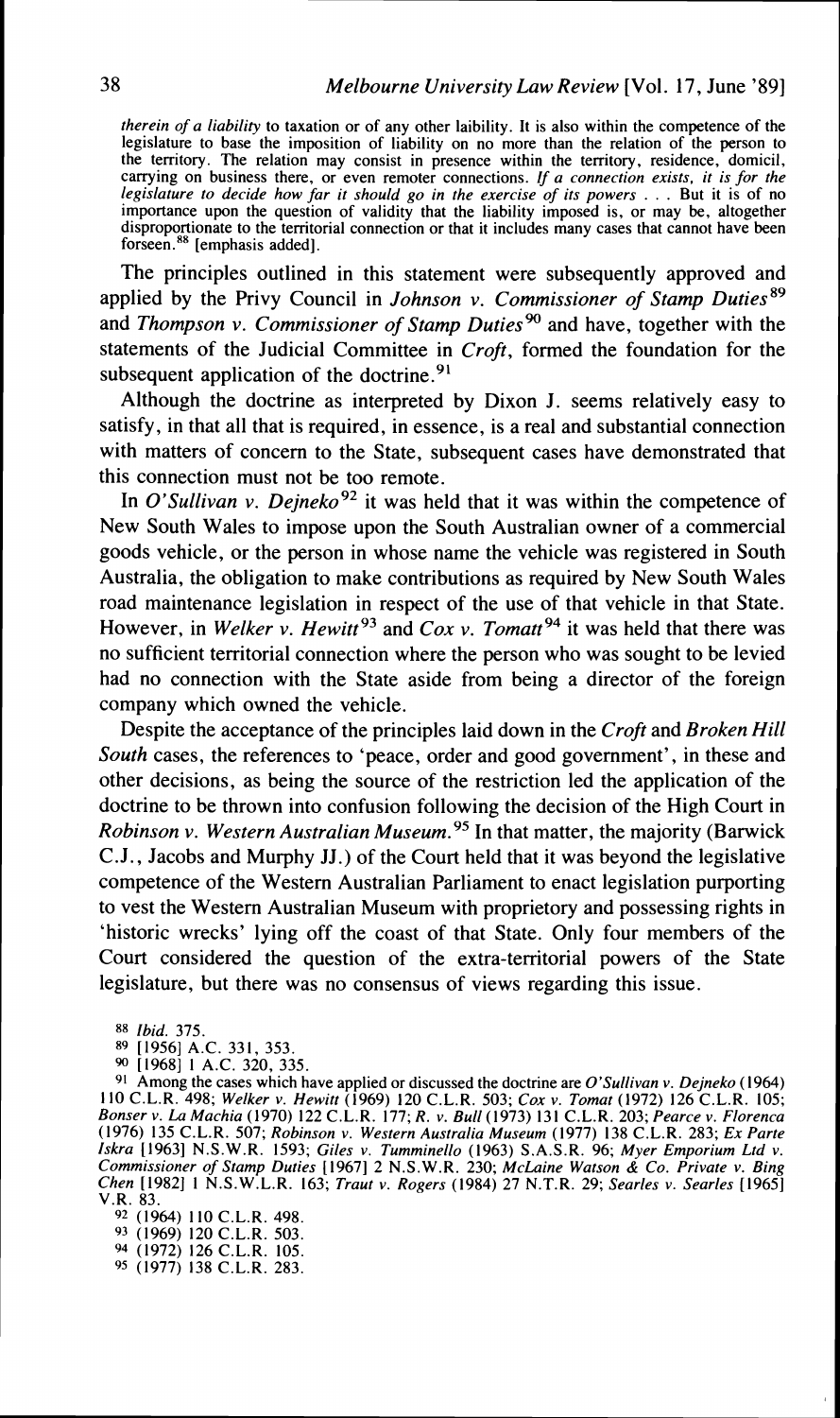*'Peace, Order and Good Government'* **39** 

Of those members who looked to the question, Banvick C.J. and Murphy J. regarded the legislation as *ultra vires.* Murphy J., after noting that the territory of the State terminated at the low water mark, as had been decided in *New South Wales v. Commonwealth* (the *Seas and Submerged Lands* Case),<sup>96</sup> contented himself with observing that

Assertion of dominion and control over wrecks and archaeological sites outside its territory is not within the extra-territorial competence of a State. $97$ 

This approach, it is submitted, appears to amount to a reversion to that taken in *MacLeod* and cannot be regarded as an accurate statement of the law concerning the extra-territorial competence of States.

Barwick C.J. proposed and applied a far more elaborate test which seems to have been intended to give some application to the words 'peace, order and good government' which the principles explained in *Broken Hill South* do not allow for. His Honour's test appears to involve the examination of a challenged law as against 'peace, order and good government' not once, but twice. Accordingly a State's laws

must first be seen to be laws for the peace, order and good government of the State and thereafter when they answer that criterion they may operate extra-territorially so long as the extra-territorial operation is still something which can be for the peace, order and good government of the State.<sup>98</sup>

That his Honour's test, or tests, requires an examination of the legislation against the words 'peace, order and good government', and therefore requires more than a mere real or substantial connection with the State, was demonstrated when it was observed that

No doubt the Western Australian Museum is a Western Australian institution and no doubt its establishment and maintenance is for the peace, order and good government of Western Australia ... [B]ut to my mind by no stretch of the imagination could it be said that the declaration of marine archaeological sites or of ancient wrecks on the bed of the sea 'off the coast of Western Australia' was *really a matter of concern for the peace, order and good government of Western*<br>A*ustralia<sup>99</sup> [emphasis added]*.

The other members of the Court who considered the issue, Gibbs and Mason JJ., regarded the legislation as valid and applied tests in line with that adopted in *Broken Hill South.* Mason J. considered that, as the object of the legislation was the preservation of the wrecks for the benefit of the State and its citizens, 'the Acts are Acts for the peace, order and good government of the State and have a sufficient relationship with the State.'<sup>1</sup>

In reaching the same conclusion, Gibbs J. referred to the views which he expressed in *Pearce v. Florenca.*<sup>2</sup> In that case, after quoting the decision of the Judicial Committee in *Croft,* his Honour observed that

In accordance with those reasons, it is now often said that the test of validity of a State statute is simply whether it is legislation for the peace, order and good government of the State . . . and that no additional restrictions placed upon the mere territorial considerations should **be** placed upon the constitutional powers of a State . . . However, the test whether a law is one for the peace, order and good government of a State is, as so stated, exceedingly vague and imprecise, and a rather more specific test has been adopted; it has become settled that a law is valid if it is

 $\ddot{ }$ 

<sup>%</sup> (1975) 135 C.L.R. 337. 97 (1977) 138 C.L.R. 283, 344 **98** *Ibid.* 294-5. **99** *Ibid.* 295. **<sup>1</sup>***Ibid.* 331. **2** (1976) 135 C.L.R. 507.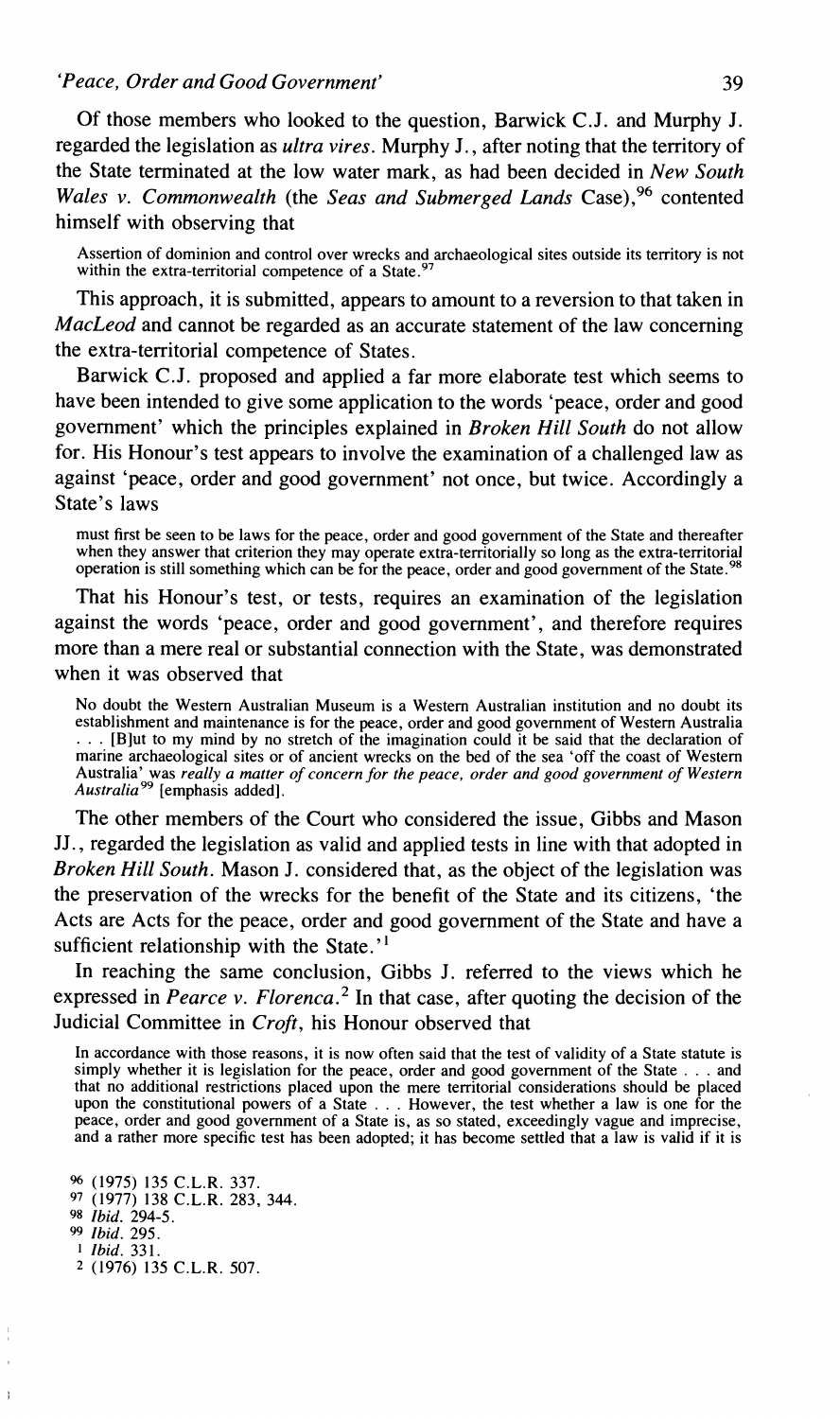**connected, not too remotely, with the State which enacted it, or, in other words, if it operates on some circumstance which really appertains to the State.3** 

Applying this principle in *Robinson,* Gibbs J. found no difficulty in considering the legislation valid, both because of its reference to things within off-shore waters and because of the historic significance of the wrecks.<sup>4</sup>

Of the approaches adopted in *Robinson,* it is submitted that that of Gibbs and Mason JJ. is preferable, in that the views expressed by their Honours are more in accord with the established line of authority derived from such cases as *Croft, Barcelo, Trustees Executors* and *Broken Hill South.* That test, however, while regarding the total expression 'for the peace, order and good government of the State' as the source of the doctrine, gives no particular operation to the words 'peace, order and good government'.

This has led Moshinsky<sup>5</sup> to express the view that the test adopted by Gibbs J. in the *Pearce* and *Robinson* matters constitutes a 'separate and specific requirement of a nexus with the enacting State',<sup>6</sup> independent of the words 'peace, order, and good government'. That commentator does not, however, identify the source of that nexus test. The better view, it is suggested, is that the reliance, evident in the decisions since *Croft* v. *Dunphy,* on empowering provisions which contain those words as the source of the limitation demonstrates that the doctrine has a constitutional origin located in those empowering provisions. This is supported by the observation of Gibbs J. in *Pearce* that the nexus requirement is to be regarded as a 'modern form'<sup>7</sup> of the limitation derived from those provisions in the earlier cases. Furthermore, this is the approach adopted in the most recent examination of the question of extra-territoriality by the full High Court in *Union Steamship Co. of Australia Ltd v. King.*<sup>8</sup>

However, the lack of operation given by the nexus test to the words 'peace, order and good government' would seem to support the proposition that, as Moshinsky points out, the limitation cannot now be seen as deriving from those words. The enquiry into the origin of the doctrine must look, therefore, to the other words in the empowering provision.

As has been seen, the most common form of empowering provision is typified by such provisions as s. 5 of the New South Wales Constitution Act 1902. That section provides that the legislature shall have power to make laws

**for the peace, welfare, and good government of New South Wales.** 

It is submitted that the doctrine is best regarded as being derived, as Roberts-Wray pointed out,

**from the first, or the first and the last words of that phrase; if a legislature does not mind its own business, it is exceeding its power to make laws 'for', or perhaps for the government 'of', its own country** .'

**<sup>3</sup>***Ibid.* **517. 4 (1977) 138 C.L.R. 283, 304.** 

**<sup>5</sup>Moshinsky, M., 'State Extra-territorial legislation and the Australian Acts 1986'** ( **1987) 6 <sup>1</sup>** *Au.srrcrliun Law Journul* **779.** 

**<sup>6</sup>Ibid. 782. 7 (1976) 135 C.L.R. 507, 518. 8 (1988) 62 A.L.J.R. 645, 648-50.** 

**9 Roberts-Wray, K.,** *Commonwealrh und Coloniul Law* **(1966) 370; see Jennings, W. I.,**  *Constitutional Laws of the Commonweulth Vol. 1* **(1957) 53.**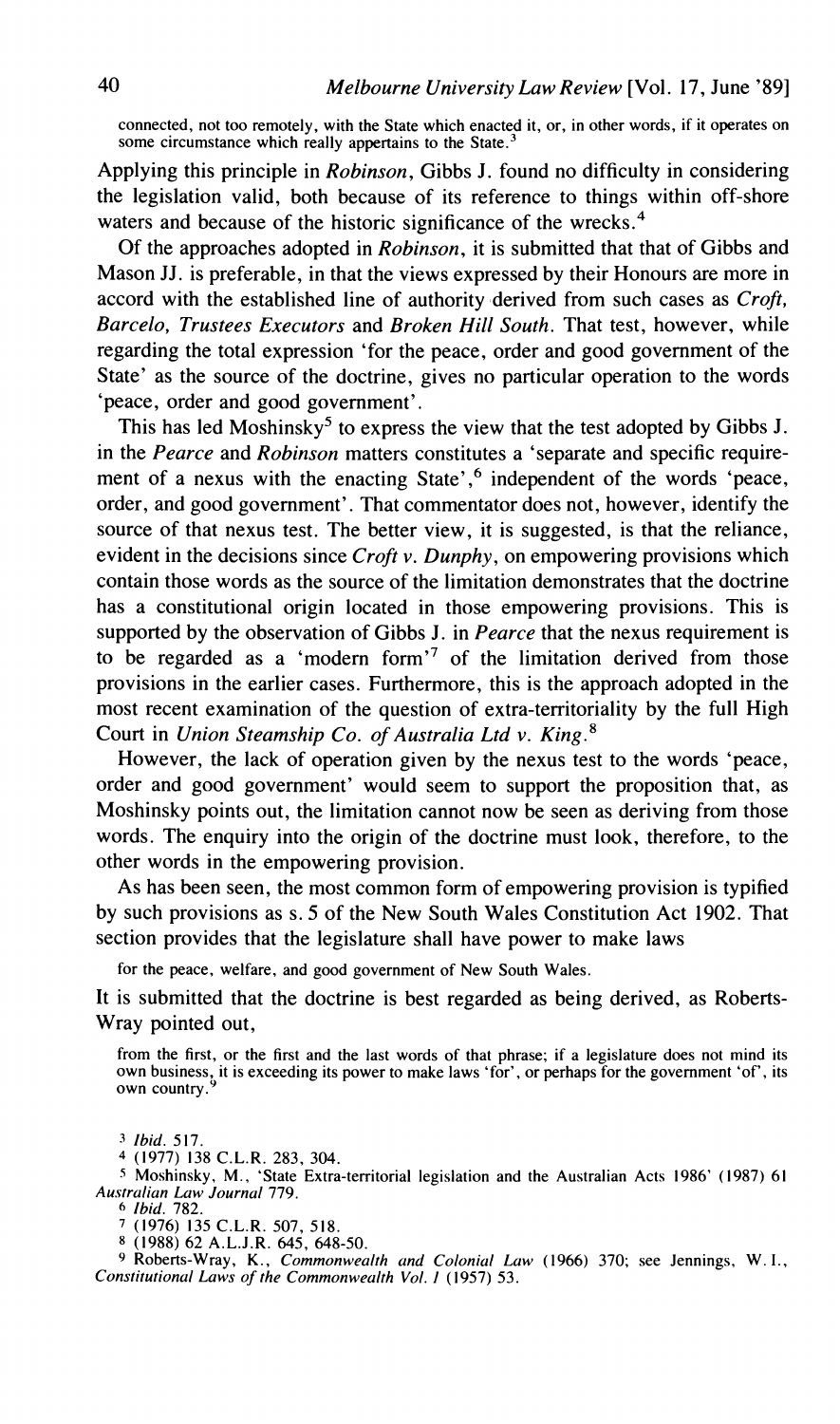This point also seems to have been made by Dixon C.J., McTiernan, Taylor and Windeyer JJ, in *Clayton v. Heffron*<sup>10</sup> when they observed of s. 5 of the New South Wales Constitution Act that

The first paragraph confers a complete and unrestricted power to make laws with reference to New South Wales. There is doubtless a territorial limitation implied in the reference to New South  $W$ ales.<sup>11</sup>

This approach explains the apparent paradox evident in the application of the nexus test in relation to all the States despite the fact that Victoria's empowering provision does not use the phrase 'peace, order and good government'. It can be regarded as having been confirmed by the views expressed by the Judicial Committee in *Wallace Brothers and Co. Ltd v. Commissioner of Income Tax.*<sup>12</sup> That case concerned the question of the territorial limitations applicable to the Indian Legislature which was granted power, simply, to 'make laws for the whole or any part of British India' by s. 99(1) of the Government of India Act 1935 (Imp.). Their Lordships were of the view that

There is no rule of law that the territorial limits of a subordinate legislature define the scope of its legislative enactments or mark the field open to its vision. The ambit of the powers possessed by a subordinate legislature depends on the proper construction of the statute conferring those powers.<sup>13</sup>

The doctrine can, therefore, be seen to have its origin nowhere other than in the grant of power reflected in the Commonwealth and State Constitutions to legislate for 'defined territory' and, as such, requires only a real and substantial nexus with that territory, rather than with the 'peace, order and good government' of that territory. Legislation may still be *ultra vires,* as Evatt J. pointed out in the *Trustees Executors* case, even where such a nexus exists, when a legislature, such as that of the Commonwealth, is granted legislative power only in respect to certain subject matters and the legislation does not relate to those subjects.

The requirement in all Australian Constitutions, save that of Victoria, to legislate for 'peace, order (or welfare) and good government' remains. Whether those words have any relevance to the scope of legislative power is considered next.

# *4 EMPOWERING WORDS AS A GENERAL LIMITATION UPON LEGISLATIVE COMPETENCE*

If the extra-territorial limitation is derived from the words 'for' and 'of the State' in the phrase 'for the peace, order and good government of the State', what function, then, do the words 'peace, order and good government' have?

Those words have been generally regarded as being of identical effect to the words 'peace, welfare and good government'<sup>14</sup> and the difference between these

**14** Moore, W. H., *The Constitution of the Commonwealth of Australia* (4th ed. 1910) 274; Roberts-Wray, K. *op. cit.* 369; *R.* v. *Lander* [I9191 N.Z.L.R. 305, 336; *Union Steamship Co. of Australia* v. *King* (1988) 62 A.L.J.R. 645, 648.

<sup>10</sup> (1960) 105 C.L.R. 214.

I I *Ibid.* 250.

**<sup>12</sup>**(1948) 75 I.A. 86. 13 *Ibid.* 98-100.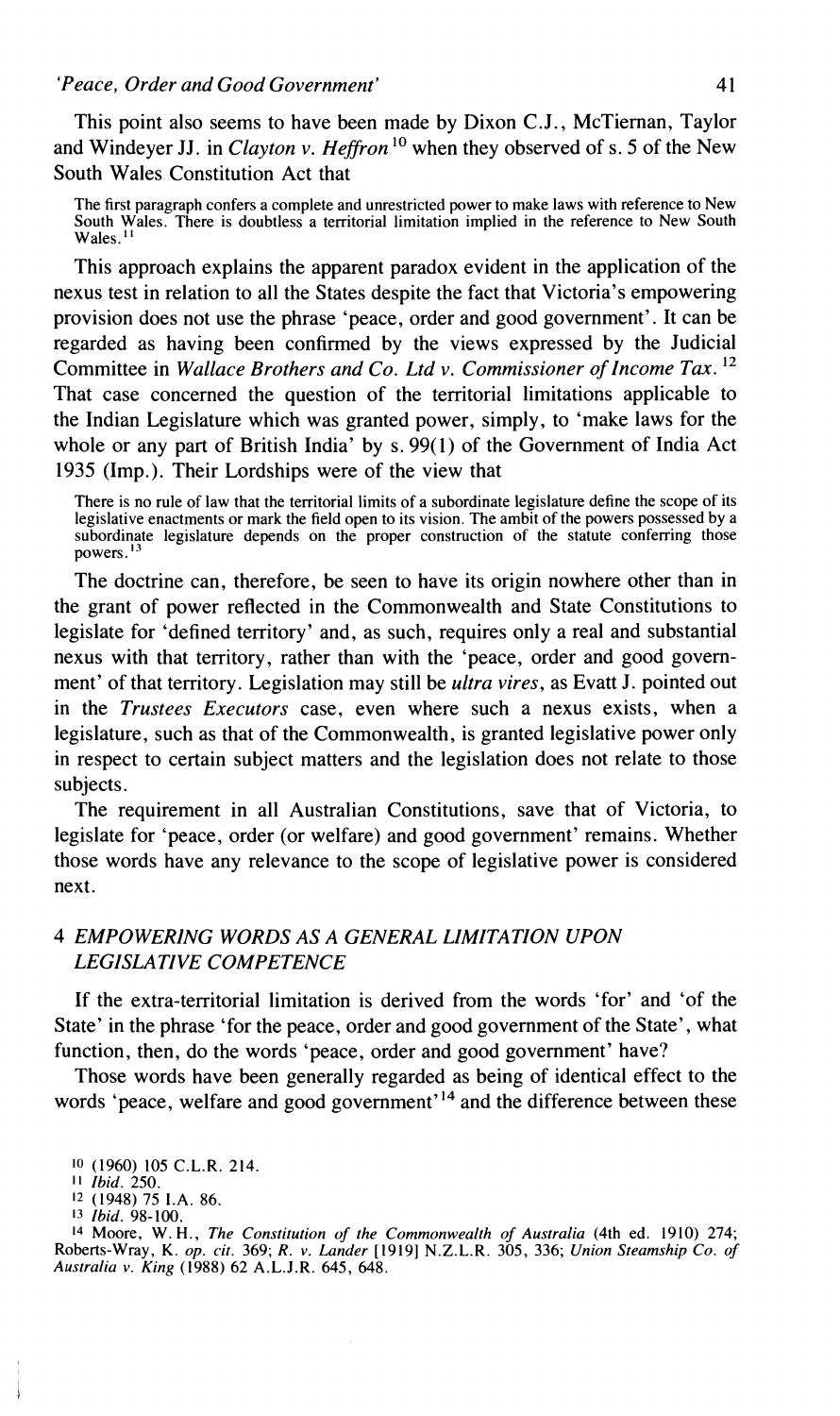phrases and the Victorian power to make laws 'in and for Victoria in all cases whatsoever' has been considered, in the words of Lumb, to constitute 'no legal significance'.<sup>15</sup>

It has also been said of both 'peace, order and good government' and 'peace, welfare and good government' that they are 'compendious means of delegating full powers of legislation, subject to any limitations which may be expressed and to any overriding legislation';<sup>16</sup> that they 'connote, in British constitutional language, the widest law-making powers appropriate to a Sovereign';<sup>17</sup> that they 'are words of very wide import, and a legislature empowered to pass laws for such purpose has a very wide discretion';<sup>18</sup> that it 'would be almost impossible to use wider or less restrictive language';<sup>19</sup> that the words 'are apt to authorise the utmost discretion of enactment for the attainment of the objects pointed to<sup>'20</sup> and that they convey 'authority "as plenary and as ample" . . . as the Imperial Parliament in the plenitude of its power possessed and could bestow'.<sup>21</sup> As a result of these expressions, the High Court has, in *Union Steamship,* adopted the similar view that

within the limits of the grant, a power to make laws for the peace, order and good government of a territory is as ample and plenary as the power possessed by the Imperial Parliament itself. That is, the words 'for the peace, order and good government' are not words of limitation.<sup>22</sup>

If 'peace, order (or welfare) and good government' is of identical meaning to 'in and for Victoria in all cases whatsoever', the latter phrase must also have (and have been regarded by Cowen<sup>23</sup> as having) the function of granting plenary power. This, however, leads to a logical problem. If 'peace, order (or welfare) and good government' is essential for a grant of power to be regarded as plenary, as the Victorian Constitution does not use that expression then Victoria has received a lesser grant of power than the other States. On the other hand, if all the States and the Commonwealth are regarded as possessing plenary powers, then the phrase 'peace, order (or welfare) and good government' must have some alternative operation, unless it is mere verbiage.

It would seem that the first of these alternatives cannot be correct in that the cases, such as the recent decision in the *Union Steamship* case,<sup>24</sup> which have

**'5** Lumb, R. D. *The Constitutions of the Australian States* (1977) 81,26 n. 10; Cowen, Z., *op. cit.*  n. 2, p. 65, 14; Keith, A. B., *op. cit.* n. 2 p. 65, 302; *Barcelo* v. *Electrolytic Zinc Company of Australia* (1932) 48 C.L.R. 391, 406 (where Rich J. seemed to be of the view that the Victorian legislature was empowered to make laws for the 'peace, order and good government of' that State.)

**16** Jennings, W. I., *op. cit.* n. 9, p. 69, 49. **<sup>17</sup>***Ibralebbe* v. *R.* 119641 A.C. 900. 923.

<sup>18</sup> Attorney-General for Saskatchewan v. Canadian Pacific Railway Co. [1953] A.C. 594, 613-4.

**19** *McCawley* v. *R.* [I9201 A.C. 691, 712. **20** *Riel* v. *R.* (1885) 10 App. Cas. 675, 678.

<sup>21</sup> *Hodge v. R.* (1883) 9 App. Cas. 117, 132, applied to 'peace, order and good government' in Cobb & Co. Ltd v. Kropp [1967] 1 A.C. 141, 155; R. v. McChlery [1912] A.D. 199, 216 (per Lord de Villiers C.J.), 219 (Innes 421 (per O'Connor J.); Attorney-General of Canada v. Cain [1906] A.C. 542, 547); Croft v. Dunphy<br>[1933] A.C. 156, 164; British Coal Corporation v. R. [1935] A.C. 500, 517-9; British Columbia<br>Electric Railway Co Ltd v. R. [ *Amalgamated Society of Engineers* **v.** *Adelaide Steamship Co. Ltd* (1920) 28 C.L. R. 129, 153 *@er*  Knox C.J., Isaacs, Rich and Starke JJ.).

- 
- **22** (1988) 62 A.L.J.R. 645, 648. **23** Cowen, 2. *op. cit.* n. *2,* p. 65. **24** (1988) 62 A.L.J.R. 645, 648.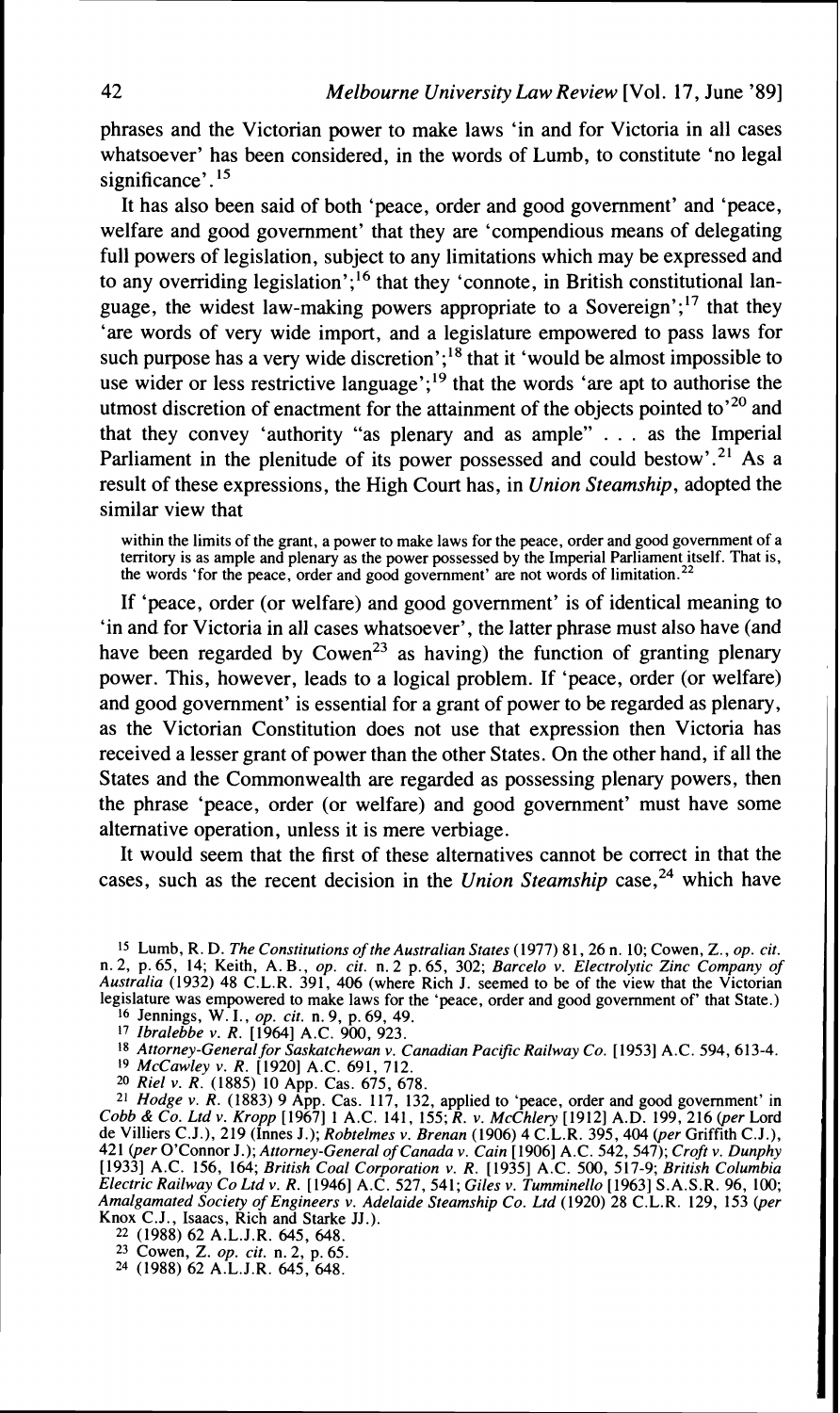regarded the function of 'peace, order and good government' as constituting a plenary grant of power generally cite two authorities, *Hodge v.* R. **25** and R. *v. Burah*,<sup>26</sup> neither of which dealt with constitutional provisions using those words. *Hodge's* case concerned s. 92 of the British North America Act 1867 which grants to the Canadian Provincial Legislatures power to 'exclusively make Laws in relation to Matters coming within the Classes of Subject next herein-after enumerated' and *Burah's* case dealt with s. 22 of the Indian Councils  $Act^{27}$  which empowered the Indian legislature, *inter alia* 'to make laws and regulations . . . for all places or things whatever within the territories'. In relation to the latter power, the Judicial Committee said

The Indian Legislature has powers expressly limited by the Act of the Imperial Parliament which created it, and it can, of course, do nothing beyond the limits which circumscribe those powers. But, when acting within those limits, it  $\ldots$  has, and was intended to have plenary powers of egislation, as large, and of the same nature, as those of Parliament itself.<sup>28</sup>

It is submitted, therefore, that *Burah* and *Hodge* stand for the proposition that when a grant of legislative power is made to a colonial legislature, that legislature has, within the limits of that grant, plenary legislative power. In other words, the Commonwealth and the State legislatures have, by virtue of the grant of legislative powers, howsoever described, plenary powers of legislation. The words 'peace, order (or welfare) and good government', therefore, are irrelevant to the plenary nature of the granted power.

What function, then, do the words have in the Constitutions in which they are to be found? This question was, in fact raised by Inglis Clark and Lewis at the 1897 Constitutional Convention. Clark, who considered that the words were appropriate in s. 52 of the Commonwealth Constitution as exclusive powers were granted by that section, but felt that their use in s. 51 may lead to that section being regarded, like s. 91 of the British North America Act 1867, as a residuary power, wrote that

It cannot be contended that they are required for the purpose of giving the parliament of the commonwealth full power to legislate with regard to all subjects mentioned in the sub-sections of [s. 5 I]; and, if they are not required for that purpose they must inevitably encourage the contention hat they are inserted for some additional purpose. But if their insertion is not intended to add in any way to the powers of the parliament, in relation to the matters mentioned in the sub-sections of [s. 511, then *they violate the canon of drafting, which requires that no unnecessary words should be used in giving expression to the intention of the legislaturez9* [emphasis added].

On the other hand, Lewis appears to have expressed the view that the words may constitute a general limitation on the Commonwealth's power when he posed the question:

Might it not be contended that certain navigation laws were not for the peace, order, and good government of the commonwealth, and might there not be litigation upon the point? We are giving very full powers to the parliament of the commonwealth, and might we not very well leave it to them to decide whether their legislation was for the peace, order, and good government of the commonwealth? Surely that is sufficient, without our saying definitely that their legislation should be for the peace, order, and good government of the commonwealth. I hope the leader of the Convention will give the matter full consideration with a view to seeing *whether these words are* 

<sup>29</sup> Australian Federal Convention, *Official Record of Debates, Sydney* (1897) 1036-7; quoted in Quick, **J.** and Garran, R. R., *op. cit.* n. 14, p. 65, 514.

**<sup>25</sup>** (1883) 9 App. Cas. 117, 132. **26** (1878) 3 App. Cas. 889, 904-5. **27** 24 & 25 Vict. C. 27.

**<sup>28</sup>** (1878) 3 App. Cas. 889, 904.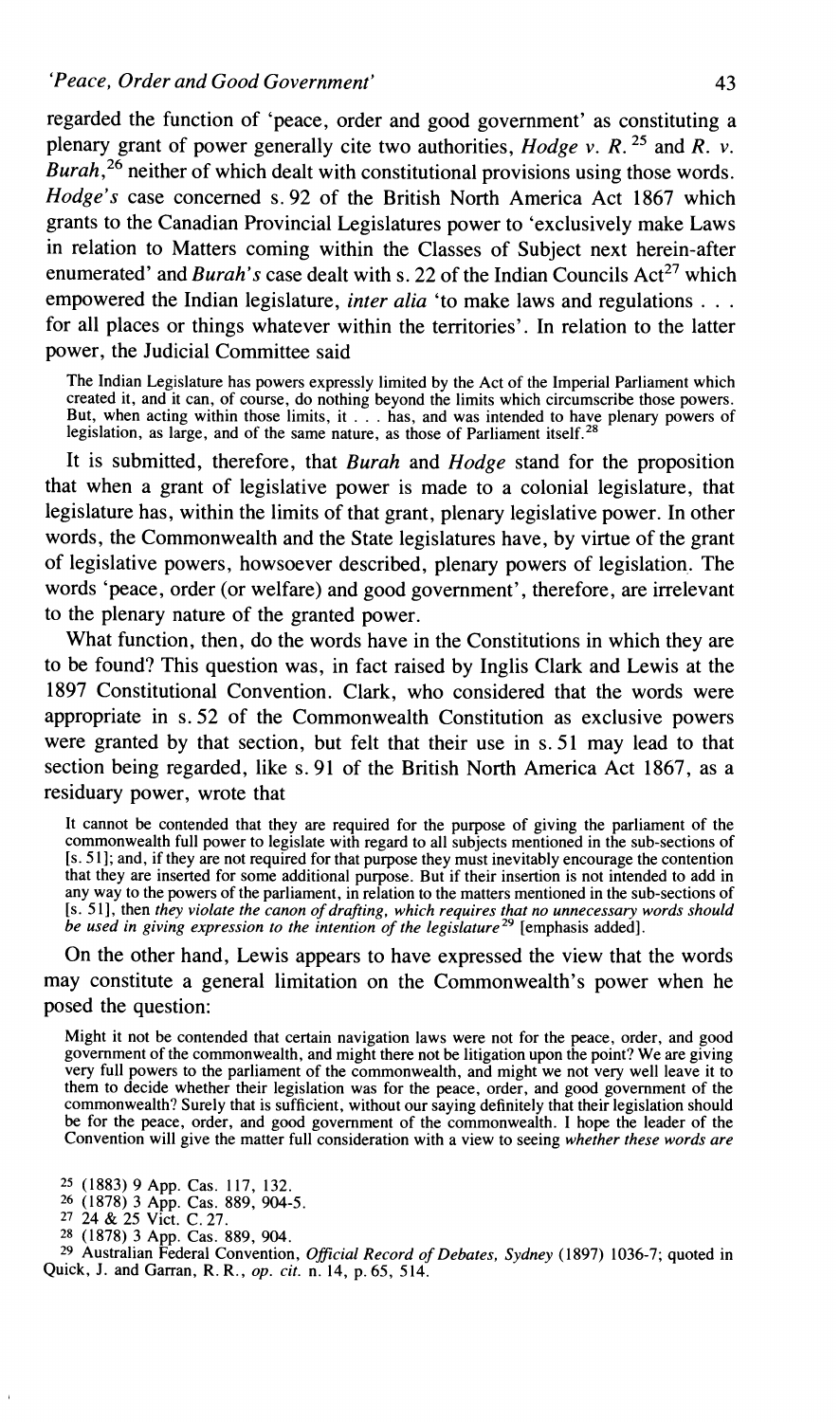not surplusage, and whether, therefore, they had better not be left out of the bill altogether<sup>30</sup> [emphasis added].

As is apparent, neither suggestion was adopted by the Convention. The suggestions are, however, useful in that they provide three possible uses for the words. The first, that they constitute a plenary grant of power must, on the basis of what has already been said, be rejected. The second suggestion, that they are 'surplusage', should, it is submitted, also be rejected unless no other result is possible.

What, then, of the concern arguably expressed by Lewis, that they be read as a general limitation on legislative power? If this is so, it would bring into play an established principle that, as the Judicial Committee observed in *Bribery Commissioner v. Ranasinghe* 31

a legislature has no power to ignore the conditions of law-making that are imposed by the instrument which itself regulates its power to make law. This restriction exists independently of the question whether the legislature is sovereign. $<sup>3</sup>$ </sup>

This was the view adopted recently by two members of the New South Wales Court of Appeal in *Building Construction Employees and Builders' Labourers Federation of New South Wales v. Minister of Industrial Relations* (the *B.L.F.*  case).<sup>33</sup> However, it is to be noted that that proposition was either rejected or doubted by the other members of the  $Count<sup>34</sup>$  and has recently been firmly repudiated by the unanimous *dicta* of the High Court in the *Union Steamship*  case.<sup>35</sup> Street C.J., with whom Priestley J.A. appeared to agree, expressed the view that

I prefer to look to the constitutional constraints of 'peace, welfare, and good government' as the source of power in the courts to exercise an ultimate authority to protect our parliamentary democracy, not only against tyrannous excesses on the part of a legislature that may have fallen under extremist control, but also in a general sense as limiting the power of Parliament. I repeat what I have said earlier—laws inimical to, or which do not serve, the peace, welfare, and good government of our parliamentary democracy . . . will be struck down by the courts as unconstitutional.<sup>36</sup>

A similar approach was suggested by Murphy J. in *Sillery v. R.* **37** when he observed that

all the relevant express powers to make laws with respect to enumerated subjects are qualified by the words 'for the peace, order and good government of the Commonwealth' (see ss51, 52). Generally these words are ignored as formal and not limiting . . . In the light of our constitutional history any law which requires or authorizes infliction of cruel and unusual punishment should be regarded as transcending the limits of power expressed in the words 'peace, order and good government'.<sup>38</sup>

The use of 'peace, order and good government' in this way, however, faces the formidable difficulty that it seems to have been accepted, by the courts and the commentators that, as Keith put it $-$ 

*30* Australian Federal Convention, *Ibid.* 1037; Quick, J. and Garran, R. R., *Ibid.* 

**32** *Ibid.* 197.

**33** (1986) 7 N.S.W.L.R. 372, 382-7 **(per** Street C.J.), 421-2 **(per** Priestley J.A.); this case is discussed in Fairall, P. A,, 'Peace, Welfare and Good Government: Limitations on the Power of the

New South Wales Parliament' (1988) 26 *Law Society Journal* 38.<br><sup>34</sup> (1986) 7 N.S.W.L.R. 372, 413 (per Mahoney J.A.), 406 (per Kirby P.), 407 (per Glass J.A.).<br><sup>35</sup> (1988) 62 A.L.J.R. 645, 648.

 $\overline{1}$ 

36 (1986) 7 N.S.W.L.R. 372, 387.

37 (1981) 35 A.L.R. 227. 38 *Ibid.* 234.

<sup>31 [</sup>I9651 A.C. 172.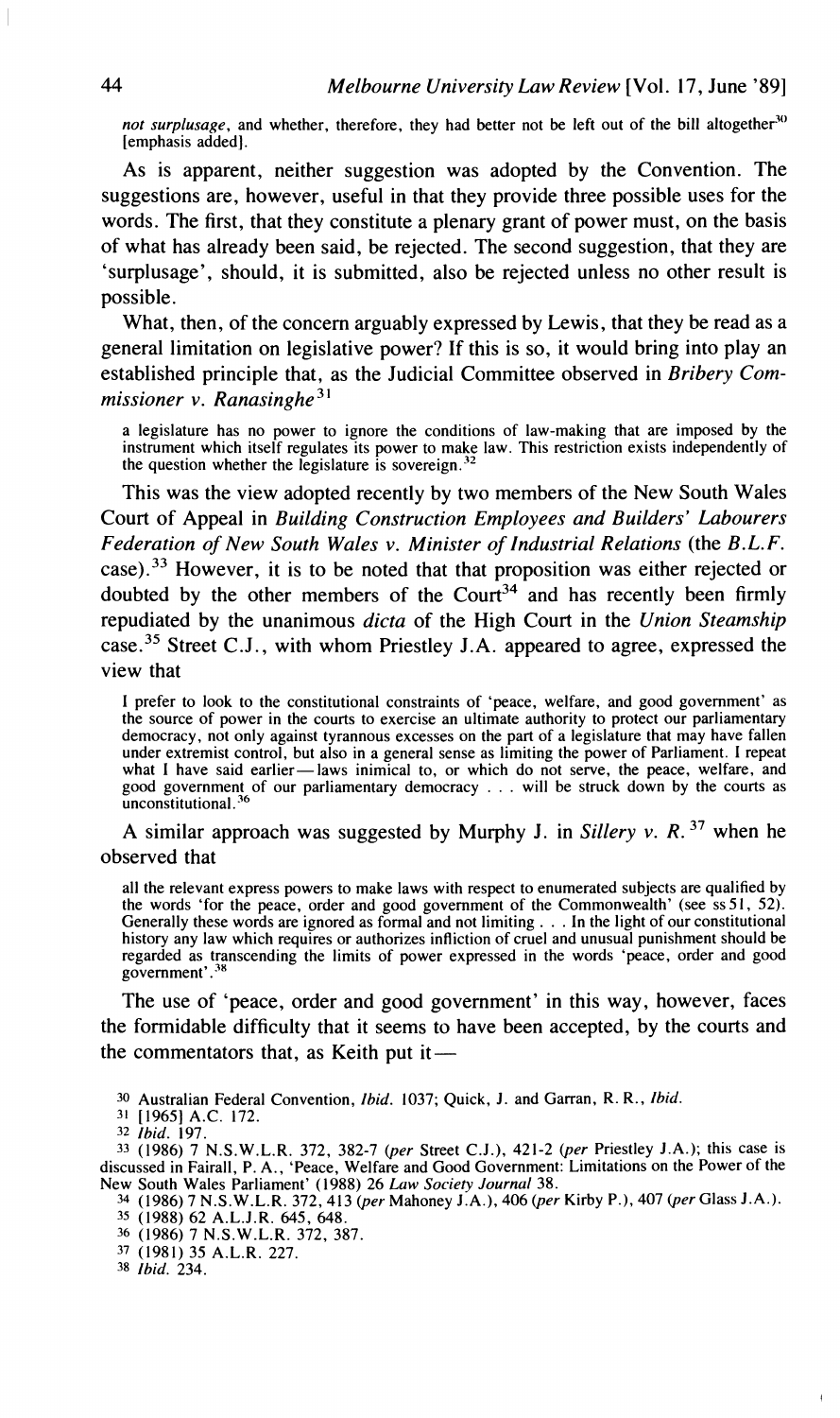the test is subjective, not objective, and no Court can substitute its views of what should be enacted for those of the legislature.<sup>39</sup>

This proposition would appear to derive from the decision of the Privy Council in 1885 in *Riel v. R.*<sup>40</sup> where, before their Lordships it was argued that

if a Court of law should come to the conclusion that a particular enactment was not calculated as a matter of fact and policy to secure peace, order, and good government, that they would be entitled to regard any statute directed to those objects, but which a Court should think likely to fail of that effect, as ultra vires and beyond the competency of the Dominion Parliament to enact.

Their Lordships are of the opinion that there is not the least colour for such a contention. The words of the statute are apt to authorize the utmost discretion of enactment for the attainment of the objects pointed to.<sup>41</sup>

In *B.L.F.* both Street C.J. and Priestley J.A. drew attention to, what they regarded as, the lack of other authorities to support this proposition.<sup> $42$ </sup> It is to be noted, however, that there is a line of authorities, the most recent of which is the *Union Steamship* case, which reject the use of 'peace, order and good government' as a general limitation. In *Robtelmes v. Brenan*<sup>43</sup> Griffith C.J. considered that

The Commonwealth Parliament has power to make whatever laws it may think fit 'for the peace, order and good government' of the Commonwealth with respect, among other things, to 'naturalization and aliens' . . . I cannot, therefore, doubt that the Commonwealth Parliament has under that delegation of power authority to make laws that it may think fit for that purpose; and it is not for the judicial branch of the Government to review their actions, or to consider whether the means that they have adopted are wise or unwise,<sup>44</sup>

Barton J. expressed similar views.<sup>45</sup> Similarly, White J. of the South Australian Supreme Court recently explicitly rejected the use of the words as a limitation on legislative power in *Grace Bible Church v. Reedman*<sup>46</sup> as did the South African Supreme Court in 1912 in *R. v. McChlery.* 47

If, then, the words 'peace, order (or welfare) and good government' are not to be considered as superfluous and are also not to be regarded as a limit on power, can they be given any other operation? Keith seems to have anticipated this difficulty with his apparent acknowledgement that the words do constitute some form of limit, but that the test is 'subjective, not objective'.<sup>48</sup> This suggestion, if accepted, would give the words a unique operation in that they neither grant nor inhibit power, but operate as no more than a suggestion provided by the grantor of power as to the ends to which exercises of power should aim.

A similar proposition was also put by Moore with the observation, subsequently approved by Windeyer J. in *R. v. Foster; ex parte Eastern and Australian Steamship Co. Ltd,49* that the words

**46** (1984) 36 S.A.S.R. 376, 386-7.

**47** [I9121 A.D. 199, 215-6 *@er* Lord de Villiers C.J.), 220-1 *@er* Innes J.) and 225-6 *(per*  Solomon J.).

- **48** Keith, A. **B.,** *op. rit.* n. 2, p. 65. **49** (1959) 103 C.L.R. 256, 308.
- 

<sup>&</sup>lt;sup>39</sup> Keith, A. B. *op. cit.* n. 2, p. 65, 302; and see Jennings, W. I. *op. cit.* n. 9, p. 69, 48-49;<br>Roberts-Wray, K., *op. cit.* 369; Lumb, R. D., *The Constitutions of the Australian States* (1977) 82;<br>Lumb, R. D. *The* 

**<sup>40</sup>** (1885) 10 App. Cas. 675.

**<sup>41</sup>** *Ibid.* 678.

**<sup>42</sup>** (1986) 7 N.S.W.L.R. 372, 384, 421.

**<sup>43</sup>**(1906) 4 C.L.R. 395. 44 *Ibid.* 404.

*<sup>45</sup> Ibid.* 415.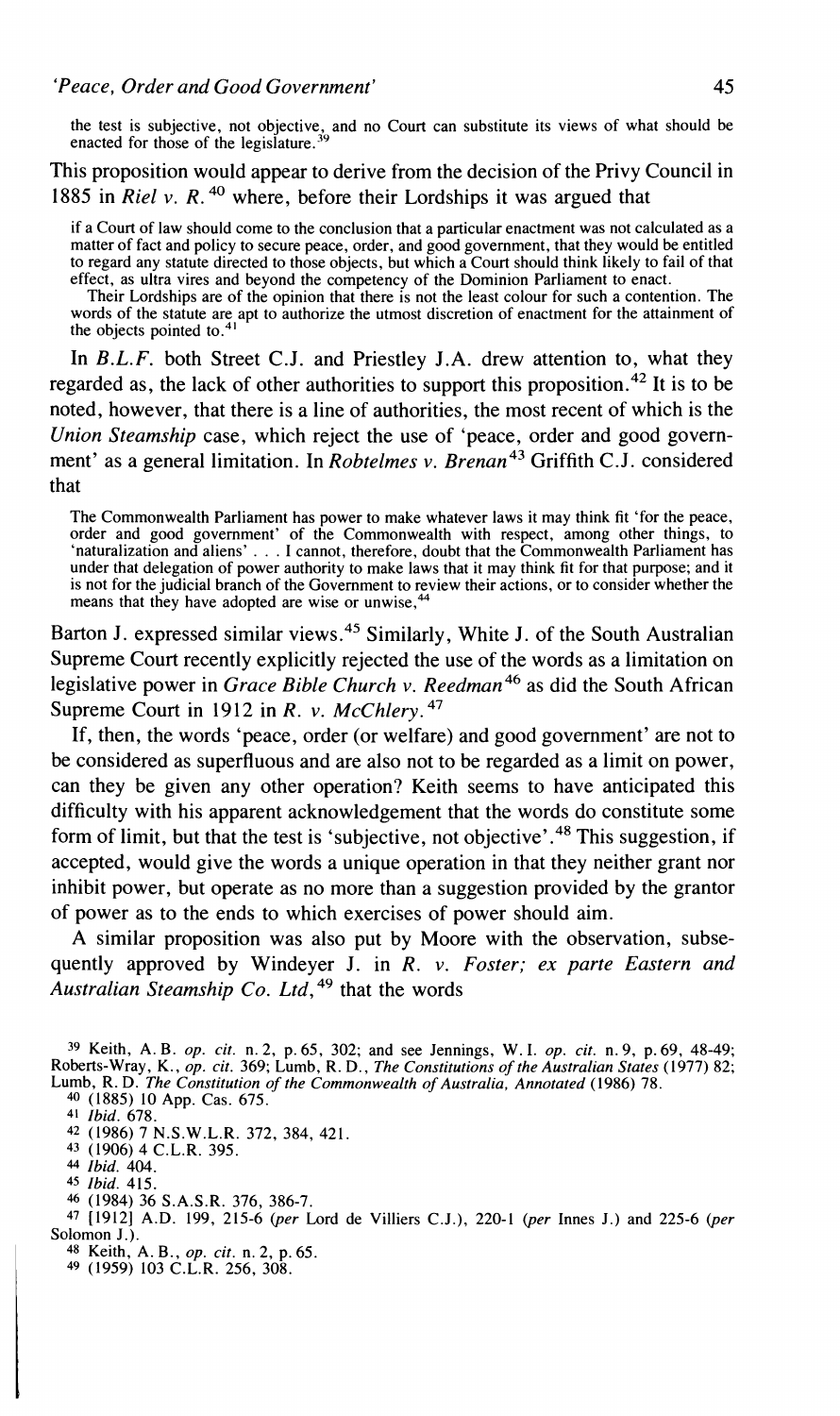do not in themselves confer any substantive power, nor do they, it is submitted, warrant the view that the matters enumerated [in s. 51 of the Commonwealth Constitution] are merely means towards an end. They simply express the fact that in 'a general and remote sense the purpose and design of every law is to promote the welfare of the community'.<sup>50</sup>

These suggestions of Keith and Moore, it is submitted, simply will not do as they beg the question whether or not the words are to have some operation. The effect of such propositions is, to adopt the words of Abel, to regard the words as

a jingle eroded by time and repetition, like 'give, devise and bequeath' or 'love, honour and  $obev<sup>7</sup>$ .

To accept that the words constitute no more than an expression of a gratuitous sentiment is to adopt a most unusual technique of constitutional interpretation in that this approach requires the creation of a specific exception to the principle of drafting requiring the avoidance of surplus words.

In this regard, it is worth recalling the principles of constitutional interpretation expounded by the Privy Council in *Burah's* case and in *Attorney-General for Ontario v. Attorney-General for canada5\** which were approved in *Amalgamated Society of Engineers v. Adelaide Steamship Co. Ltd (the Engineers' case).*<sup>53</sup> In *Burah,* the Judicial Committee expressed the view that a court has to look to the terms of the empowering instrument to see whether the prescribed limits have been exceeded:

*If what has been done is legislation, within the general scope of the aflrmative words which give the power, and if it violates no express condition or restriction by which that power* **is** *limited*   $\ldots$ , it is not for any Court of Justice to inquire further, or to enlarge constructively those conditions and restrictions<sup>54</sup> [emphasis added].

In *Attorney-General for Ontario* the Board said

In the interpretation of a completely self-governing Constitution founded upon a written organic instrument . . . *if the text is explicit the text is conclusive*, alike in what it directs and what it forbids<sup>55</sup> [emphasis added].

In accordance with these principles, it is submitted that the words 'peace, order (or welfare) and good government', once the approach that they constitute a plenary grant of power or a territorial restriction on power is rejected, can only constitute an 'express condition or restriction by which the power is limited' and that the intermediate approach advanced by Keith and Moore cannot be accepted. The text, in this instance, is explicit and therefore conclusive, unless some justification can be demonstrated for not reading the words in their 'natural sense'. *<sup>56</sup>*

It may be argued that such justification can be found by looking to another principle of constitutional interpretation approved in the *Engineers'* case: that the meaning to be attached to the phrase is to be indicated by reading it

in the light of the circumstances in which it was made, with knowledge of the combined fabric of the common law, and the statute law which preceded it.<sup>57</sup>

**50** Moore, W. H., *op. cit.* 274-5.

<sup>51</sup> Abel, A. S., 'What Peace, Order and Good Government' (1968) 7 *Western Ontario Law Rev~ew* I. 4.

**<sup>52</sup>**[1912] A.C. 571.

53 (1920) 28 C.L.R. 129, 149-50 *@er* Knox C.J., Isaacs, Rich and Starke JJ.). 54 (1878) 3 App. Cas. 889, 904-5.

**<sup>56</sup>***~ache; and Sons Ltd* **v.** *London Societv of Compositors* [I 9 131 A.C. 107, 1 13 *@er* Viscount Haldane L.C.); approved in *Engineers' case* (1920) 28 C.L.R. 129, 148-9.<br><sup>57</sup> (1920) 28 C.L.R. 129, 152.

<sup>55 119121</sup> A.C. 571. 583.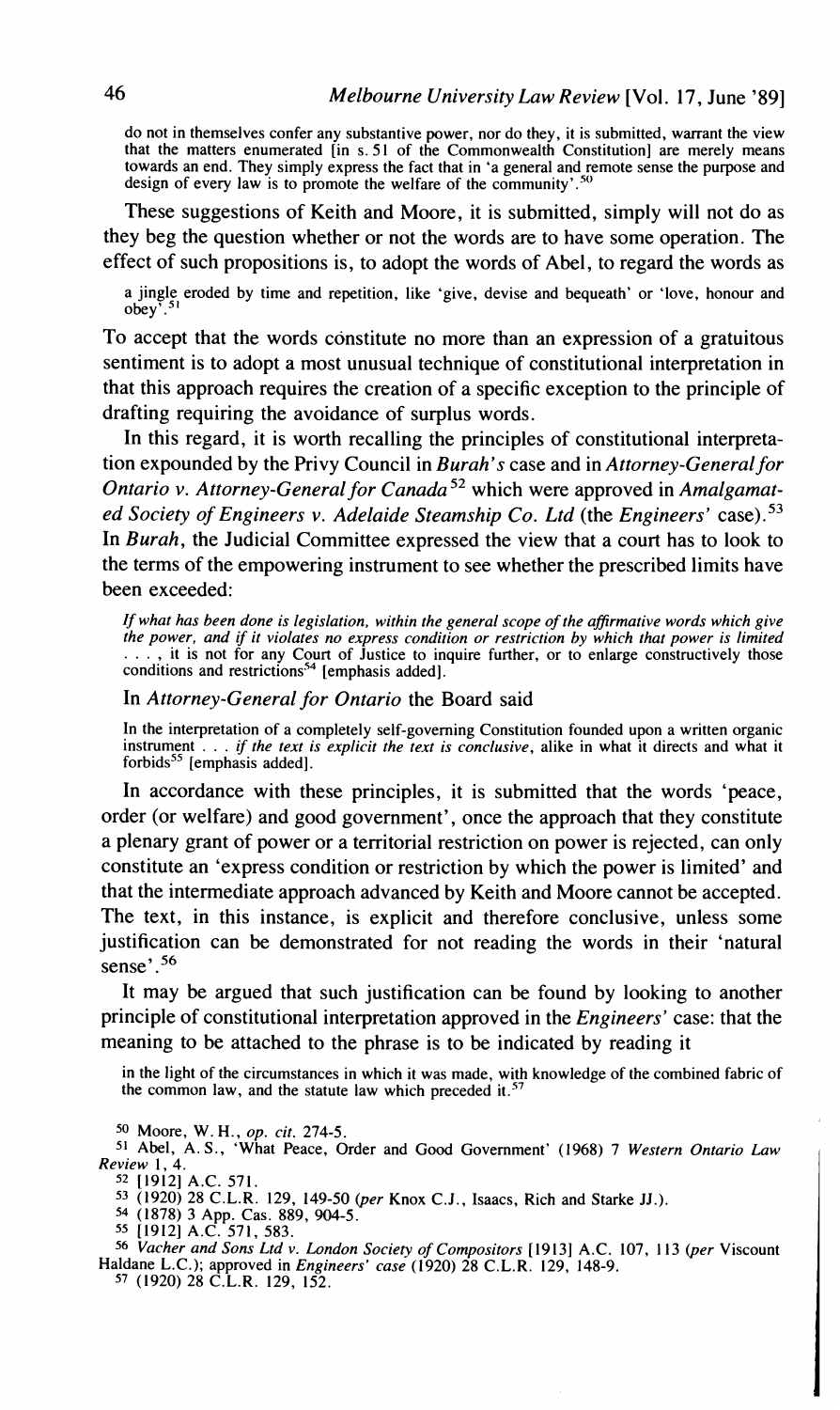The argument would be that the words should not be read as a justiciable limitation on power, as the views expressed in cases and opinions, in relation to the words, at the time of the enactment of the Constitutions in which those words are to be found, did not regard them as a limitation.

This proposition cannot, it is submitted, be accepted. As has been discussed, these words have been incorrectly regarded as the touchstone of the doctrine of colonial extra-territorial legislative incompetence, an interpretation which was not, as has also been demonstrated, generally accepted at the time that any of the six Constitutions to which this discussion relates were drafted. None the less, as Mason J. observed in *Wacando* v. *Commonwealth,* **58** the recent cases

now demonstrate that the colonies could in the nineteenth century make laws which had an extraterritorial operation . . . To the historian it may seem strange that we can now enunciate the law in terms diametrically opposed to informed legal thinking in the nineteenth and the early part of this century. Our ability to do so rests on a clearer perception of what essentially was involved in the grant of power to make laws for the peace and good government of a colony, uninfluenced by restrictive considerations not expressed in the grant of power itself.<sup>59</sup>

There would seem to be no reason why, if the courts have been prepared to give the words an operation in relation to extra-territorial competence 'diametrically opposed to informed legal thinking' at the time of the enactment of the constitutional provisions, the general limiting operation suggested here should not be accepted. This is particularly so as the words have been demonstrated not to have the territorial relevance claimed for them, or to have any significance to the plenary nature of legislative powers.

A number of arguments, however, have been raised as to why the courts should not exercise this jurisdiction. The first is that it is not necessary for them to do so because an improper use of legislative power can, in most cases, be controlled by the courts through statutory interpretation. As Mahoney J.A. said in *B.L.F.,* 

The courts have traditionally refused to construe legislation as having such an effect *[i.e.,* upon human rights] unless the legislation shows appropriately clearly that it was the intention of the Parliament that it do so. **1** do not doubt that, where the interference is sufficiently serious, the courts may refuse to infer such an intention and may give such an effect to the legislation only if the Parliament has taken the responsibility for that interference by saying so in terms.<sup>60</sup>

This, however, is no answer, for if the words constitute a limitation and it is contended that that limitation has been violated, the courts, as was said in *Burah,*  'must of necessity determine that question'. $61$ 

The use of 'peace, order and good government' as a general limitation will also be unnecessary if the *Union Steamship* decision was suggesting that the legislative sovereignty doctrine may not apply: *i.e.,* that acts of Parliament will be subject to fundamental principles of common law. In that case their Honours observed that

Whether the exercise of that legislative power is subject to some restraints by reference to rights deeply rooted in our democratic system of government and the common law  $\ldots$  is another question which we need not explore.<sup>62</sup>

**<sup>58</sup>**(1981) 148 C.L.R. 1.

**j9** *Ibid.* 21; see also *Bonser v. La Macchia* (1970) 122 C.L.R. 177, 225 *(per* Windeyer J.) and *Union Steamship Co. of Australia v. King* (1988) 62 A.L.J.R. 645, 650. *60* (1986) 7 N.S.W.L.R. 372, 413.

**<sup>6&#</sup>x27;** (1878) 3 App. Cas. 889, 904.

**<sup>62</sup>** (1988) 62 A.L.J.R. 645, 648.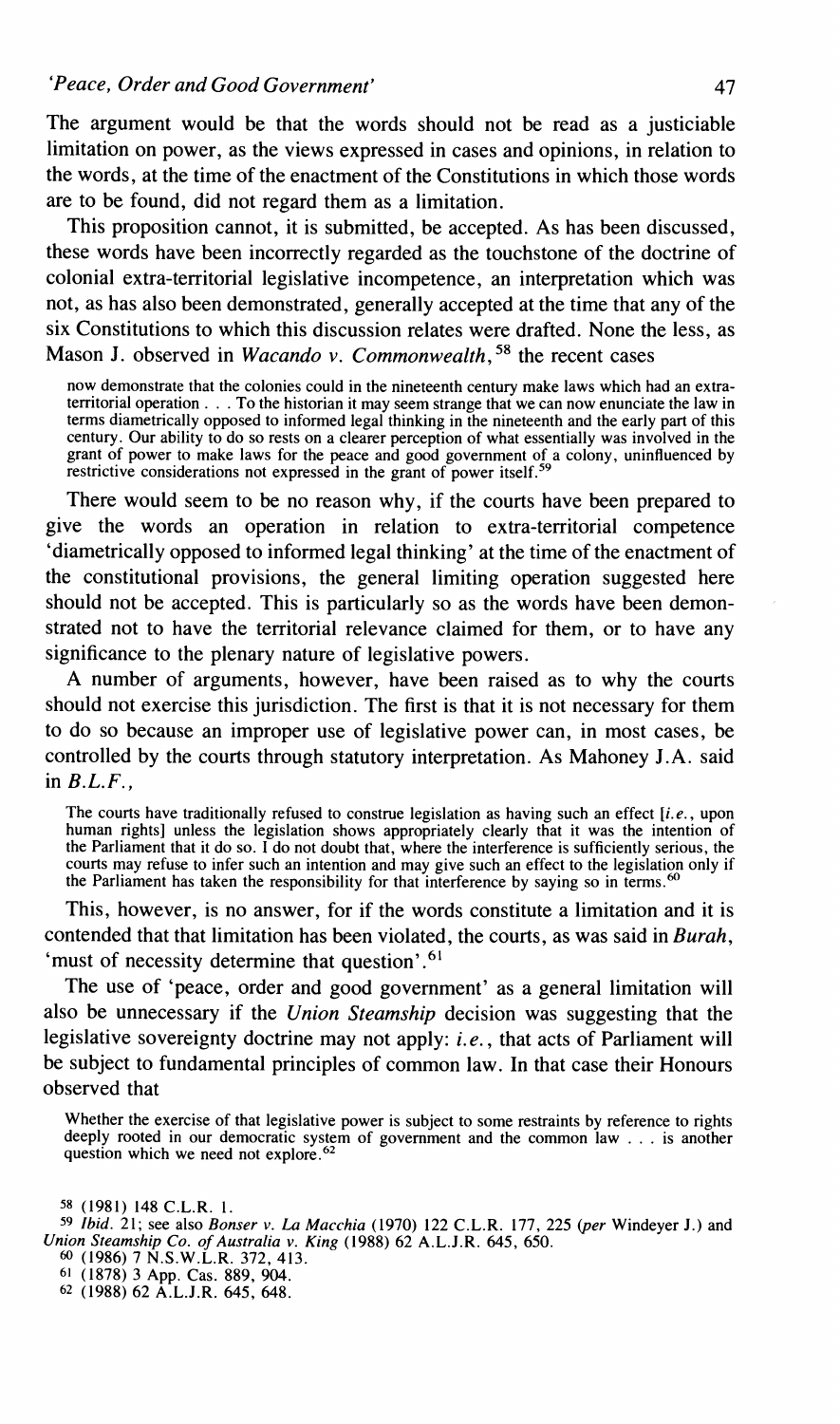The Court mentioned a number of decisions in which Cooke J, of the New Zealand Supreme Court had, in *dicta,* stated that

Some common law rights presumably lie so deep that even Parliament could not override them.<sup>63</sup>

These decisions are supported by authorities commencing with the 1610 decision of Coke C.J. in *Dr Bonham's* case<sup>64</sup> wherein his Honour stated that

in many cases the common law will control Acts of Parliament and sometimes adjudge them to be utterly void: for when an Act of Parliament is against right and reason, or repugnant, or impossible to be performed, the common law will control it and adjudge such Act to be void.<sup>65</sup>

The common law fundamental rights doctrine is, however, opposed by Dicey's theory of parliamentary sovereignty. Despite recent academic criti-  $\sin^{66}$  Dicey's doctrine is, as Kirby P. observed in *B.L.F.*, in 'line with the mainstream of current constitutional theory as applied in our courts'. $67$ 

The High Court has also noted that the common law fundamental rights doctrine has been 'firmly rejected'68 by Lord Reid in *Pickin v. British Railways Board.69* His Lordship has maintained that, if the common law contained fundamental principles which were not subject to statutory law,

since the supremacy of Parliament was finally demonstrated by the Revolution of 1688 any such idea has become obsolete.<sup>70</sup>

Despite this decision it is to be noted that, in addition to the New Zealand cases, a number of British cases appear to have applied the *Dr Bonham's* case principle after  $1688.71$ 

The High Court's attitude to this principle is, therefore, unclear although it may be that the reference to *Pickin's* case may well lead to the conclusion that it is not inclined to follow the New Zealand *dicta.* On the other hand, the fact that their Honours mentioned the subject, which had no relevance to the matter before them, and specifically left the question open, may indicate that there is some judicial support for fundamental common law principles. As a result, it is necessary to await a future consideration of the question of legislative sovereignty by the High Court before the common law renders it pointless for a general restriction to be derived from 'peace, order and good government'.

A further criticism of the use of the empowering phrase as a source of a general restriction is found in the following passage:

it is impossible that the Colonial Courts should have an over-riding authority to say when<br>measures are, and when they are not, in the general interests of peace, order and good<br>government. Such a task would be in the high

**63** *Taylor v. New Zealand Poultry Board* [I9841 1 N.Z.L.R. 394, 398; and see *Drivers v. Road Carriers* [I9821 1 N.Z.L.R. 374, 390; *Fraser* v. *State Service Commission* [I9841 N.Z.L.R. 1 16, 121; *L.* v. *N.* [I9791 2 N.Z.L.R. 519, 527; *Brader v. Ministry of Transport* [I9811 1 N.Z.L.R. 73, Carriers [1982] 1 N.Z.L.R. 374, 390; Fraser v. State Service Commission [1984] N.Z.L.R. 116, 121; L. v. N. [1979] 2 N.Z.L.R. 519, 527; Brader v. Ministry of Transport [1981] 1 N.Z.L.R. 73, 78; Caldwell, J. L., 'Judicial So

*66* Walker, G. de Q. 'Dicey's Dubious Dogma of Parliamentary Sovereignty: A Recent Fray with Freedom of Religion' (1985) 59 *Australian Law Journal* 276.

**67** (1986) 7 N.S.W.L.R. 372, 404.

**68** (1988) 62 A.L.J.R. 645, 648. **69** [I9741 A.C. 765, 782.

**70** *Ibid.* 782.

<sup>71</sup> City of London v. Wood (1701) 12 Mod 669, 687; 88 E.R. 1592, 1601 Green v. Mortimer<br>(1861) 3 L.T. 642; R. v. Inhabitants of Cumberland (1795) 6 T.R. 194; 101 E.R. 507; MacCormick v. *Lord Advocate* [1953] S.C. 396.

**'2** *R. V. McChlery* [I9121 A.D. 199, 220-1 *(per* Innes J.).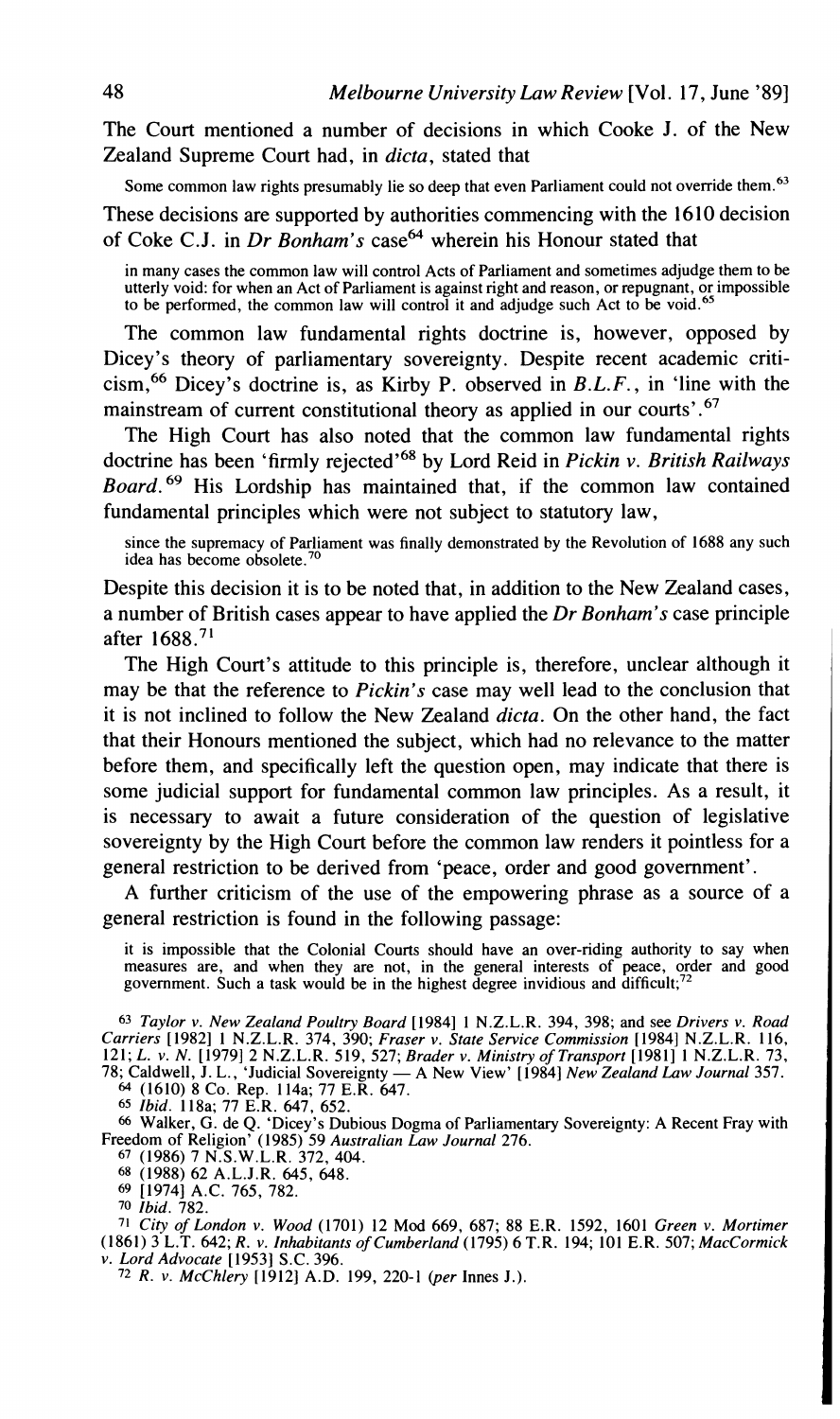and there are suggestions by Kirby P. and Mahoney J.A. in *B.L.F.* and White *J.*  in *Grace Bible Church* that the invidious nature of such a task derives from the fact that protection against legislative excesses is 'fundamentally, a political and democratic<sup> $-73$ </sup> issue rather than one for the judiciary.

It is to be noted, however, that the judiciary is commonly placed in 'invidious and difficult' situations by being required to deal with issues of political controversy, as such cases as *Australian Communist Party v. Commonwealth*<sup>74</sup> and *Commonwealth v. Tasmania* (the *Dams* case)75 demonstrate. Furthermore, as Dixon J. observed in *Melbourne Corporation v. Commonwealth*,<sup>76</sup> when rejecting the proposition that implications should not be derived from the Commonwealth Constitution as they involve 'political' considerations which the judiciary is ill equipped to deal with:

The Constitution is a political instrument. It deals with government and governmental powers. The statement is, therefore, easy to make though it has a specious plausibility. But it is really meaningless. It is not a question whether the considerations are political, for nearly every consideration arising from the Constitution can be so described, but whether they are compelling.<sup>77</sup>

Another argument against interpreting the words as a general limitation upon legislative power is, as Kirby P. put it in the *B.L.F.* case,

By their history, purpose and language these words may not be apt to provide a limitation on what the legislature may enact.78

It is clearly true that, as has been seen, the majority of judicial and academic opinion relating to the meaning to be attached to the words does not support their use as a general limitation on power. However, the history of the use of the words may not be as opposed to their use as a limitation on power as Kirby P. suggests. It is well to recall, as has been mentioned, that the usage of the words in Constitution Acts seems to derive from the use of similar phrases in the commissions to colonial governors. For example, the governors of the prerevolutionary American colonies were granted power, by their commissions,

to make, constitute and ordain Laws, Statutes and Ordinances for the Public Peace, Welfare and good Government of Our said Province.<sup>7</sup>

The purpose of such commissions was, in addition to granting power to governors, to control the use of those powers and it is suggested that the tenor of the commissions indicates that the reason for the use of the words 'public peace, welfare and good government' was to instruct the governors as to the limits of their powers and the purposes for which powers were to be used. Such a usage of the words would indicate, therefore, that their original use was to define and limit the scope of the powers granted.

This seems to have been the view adopted by Lord Mansfield in his judgment in *Campbell v. Hall.* <sup>80</sup> His Lordship, after quoting a proclamation issued under

<sup>73 (1986) 7</sup> N.S.W.L.R. 372, 406 *(per* Kirby P.), 413 *@er* Mahoney J. **A,);** (1984) 36 S.A.S.R.

<sup>74 (1951) 83</sup> C.L.R. 1.

<sup>75 (1983) 158</sup> C.L.R. 1. **<sup>76</sup>**(1947) 74 C.L.R. 31. 77 **Ibid.** 82.

**<sup>78</sup>**(1986) 7 N.S.W.L.R. 327, 406. 79 See the examples in Labaree, L.W. (ed.) op. **cit.** n. 7, 65, 812, 819, 829.

**<sup>80</sup>** (1774) Cowp. 204; 98 E.R. 1045; a more complete account of this judgment appears in Keith,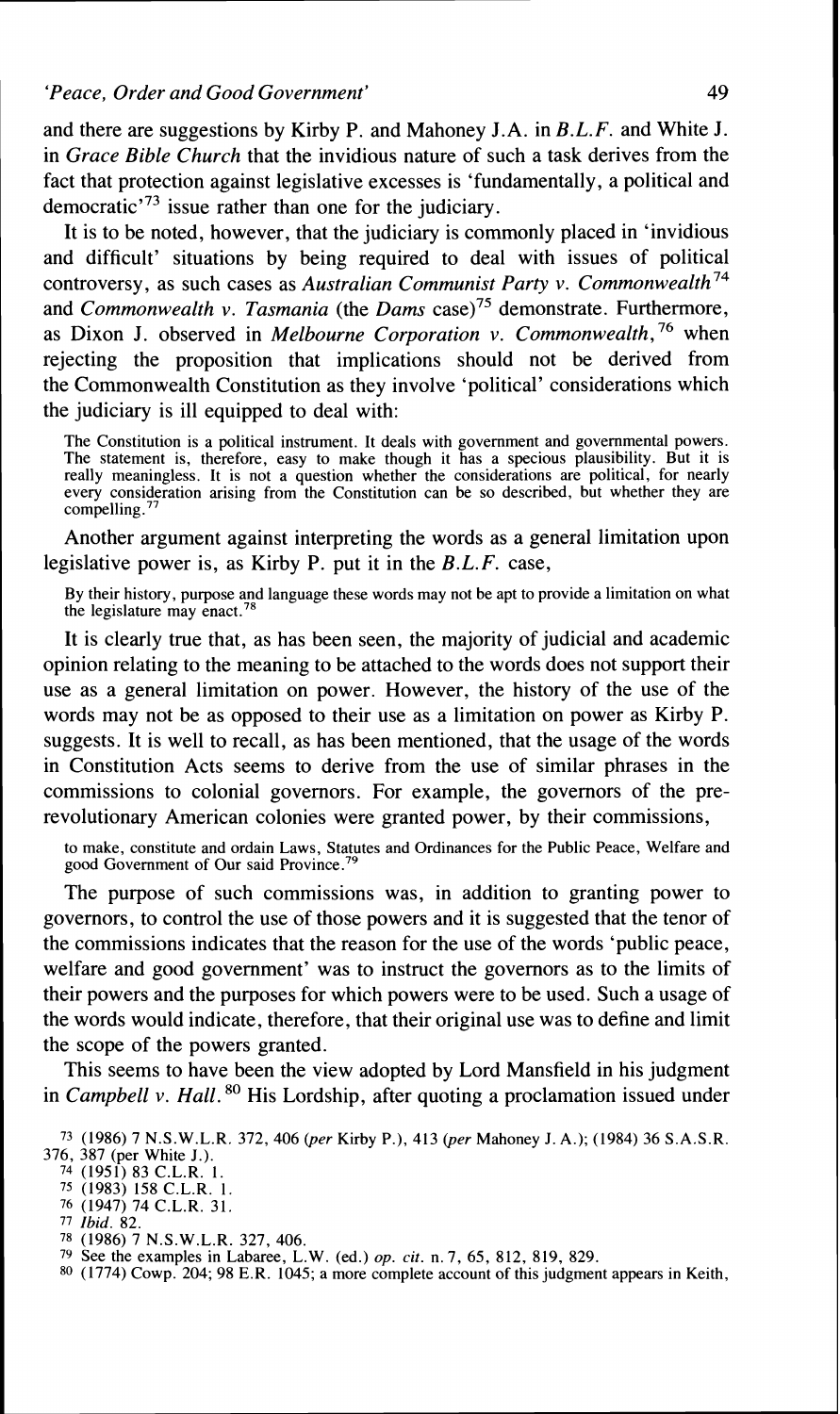the Great Seal of 7 October 1763 concerning Grenada and other colonies which referred to a power given to the governors of those colonies to 'summon and call general assemblies', then observed

And then follows the *directions for that purpose*. And *to what end?* 'To make, constitute, and ordain laws, statutes, and ordinances for the public peace, welfare, and good government of our ordain laws, statutes, and ordinances for the public peace, welfare, and good government of our<br>said colonies . . . and of the people and inhabitants thereof, as near as may be agreeable to the<br>laws of England'.<sup>81</sup> [empha

Lord Mansfield's characterization of the words as 'directions' to a particular 'end' would seem, therefore, to indicate that the history of the use of the words is not completely at odds with the proposition that they constitute a limit on the scope of legislative power.

Furthermore, the use of the words in the manner suggested is not completely without support. The cases concerning extra-territorial competence, again, provide examples of this in that, although those words cannot be regarded as the source of that doctrine, a number of the decisions regarding that issue have demonstrated a willingness to regard the words as a general restriction.

In *Trustees Executors,* for example, Evatt J. considered that

The Constitution then requires that it must be possible to *predicate of every valid law* that it is for the peace, order, and good government of, the Dominion with respect to a granted subject<sup>82</sup> [emphasis added].

and, later in his judgement, referred to the words in question as 'the words employed in the constitutional statute to define and *limit* the legislative power<sup>83</sup> (emphasis added). It may be unwise to seek to derive too much support from his Honour's observations as it is clear that his comments were principally directed to the question of extra-territorial competence. Nonetheless, the passages quoted suggest that his observations were not necessarily intended to be limited to that issue alone.

The views of Barwick C.J. expressed in *Robinson's* case seem less ambiguous. It will be recalled that his Honour proposed a two stage test for determining the validity of extra-territorial legislation, *viz* 

l*aws must first be seen to be laws which are for the peace, order and good government of the State*<br>and thereafter when they answer that criterion they may operate extra-territorially so long as the extra-territorial operation is still something which can be said to be for the peace, order and good government of the State $84$  [emphasis added].

By adopting this two stage process, the Chief Justice seems to have taken the view that the words constitute, in the first instance, a limitation on all exercises of legislative power, as, according to his formulation, the extra-territorial operation of a challenged law is only relevant at the second stage of the test.

In *Foster's case,* Menzies J. seems also to have been of the view that the words 'peace, order and good government' constitute a general limitation when he said

*To be within power a law made under s.* 51 *must be 'jor the peace, order and good government of* 

**81** Keith, A.B., *ibid.* 49. This passage does not appear in the report of the judgment. **82** (1933) 49 C.L.R. 220, 236.

**84** (1977) 138 C.L.R. 283. 294-5.

I

A.B. (ed.). *Select Speeches and Documents on British Colonial Policy 1763-1917, Vol. 1* (1918) 35-52.

**<sup>83</sup>** *Ibid.* 240.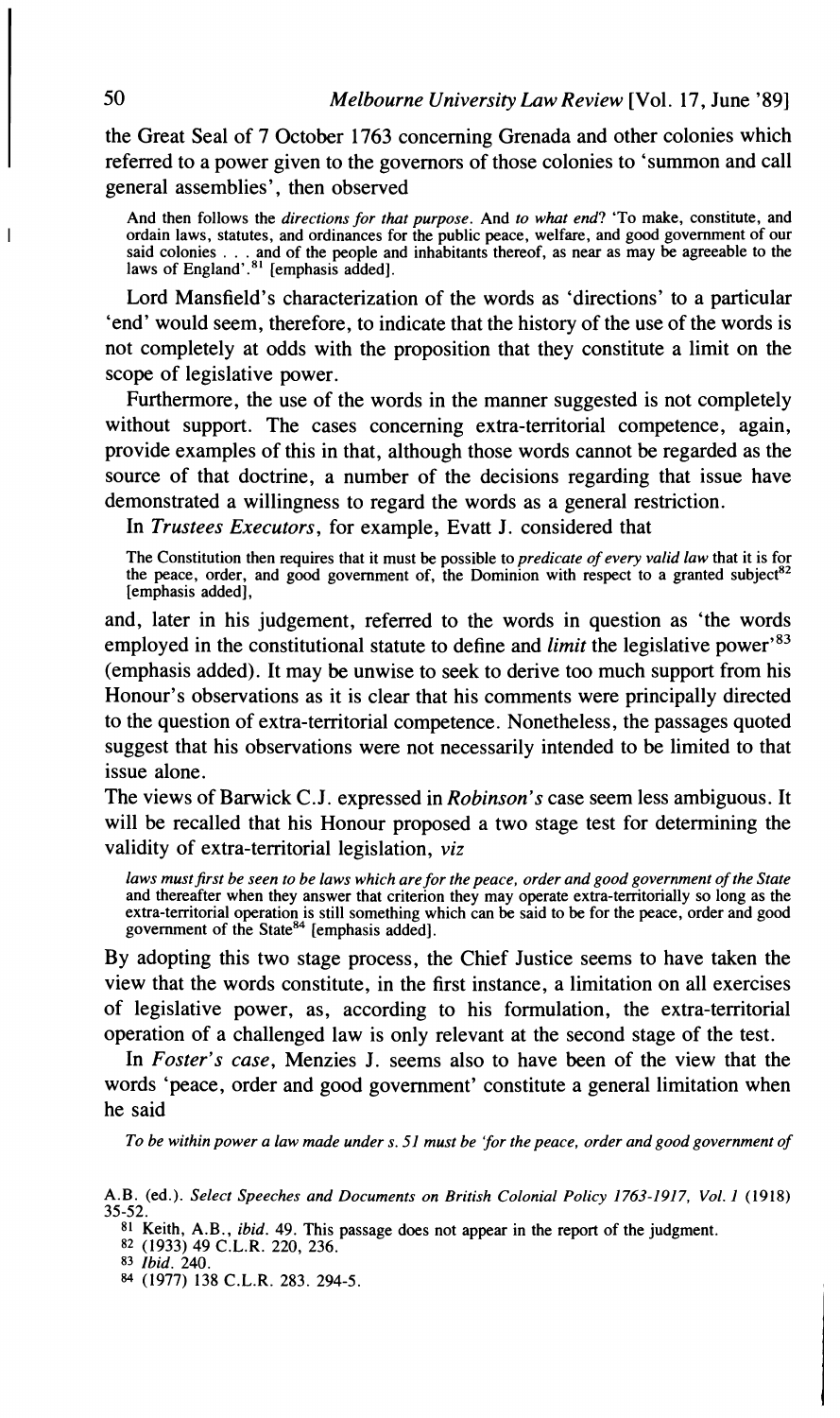*Australia'* [sic] and must be authorized by one or more of the paragraphs (i) to (xxxix) . . . What the Statute [of Westminster] does is to require the validity of legislation with extra-territorial application to be determined *in the same way as legislation the application of which is confined to AustraliaR5* [emphasis added].

Lumb also seems to support the use of the words as a general limitation on power, despite his approval<sup>86</sup> of Keith's approach to the issue. He has expressed the opinion that legislation altering State constitutional provisions so as to impose 'excessively rigid fetters in relation to the constitutional alteration process' so that they

make change impossible or at least from a practical view, impose over-rigid fetters, would probably not be regarded as legislation for the 'peace, order and good government of the State.<sup>87</sup>

As an example he suggests that a constitutional manner and form provision 'requiring the [a] repealing bill be approved by ninety per cent of electors voting at a referendum' could be invalidated on that basis.<sup>88</sup>

Support for the use of the words in this way can be found in the decision of Wells and Jacobs JJ. and Williams A.J. of South Australian Supreme Court in *Gill* v. *State Planning Authority.* 89 In that case their Honours, when considering an Act which empowered the Governor, by proclamation, to amend or vary provisions of a particular Act, expressed the view that they had

grave doubts whether it can validly be characterized as a law for the peace, welfare and good government of the State and whether, therefore, it is intra vires.<sup>90</sup>

It would seem, then, that the principal difficulty with the proposition suggested by Lewis, Murphy J., Street C.J. and Priestley J.A. lies not in its lack of support, but with the method of its application. This problem was raised in the *Grace Bible Church* case where White J. considered that the limitation could not be applied due to its lack of a guiding 'constitutional yardstick'.<sup>91</sup> It is submitted, however, that the words 'peace, order (or welfare) and good government' are, themselves, the yardstick to be applied. Such a yardstick may be, as Gibbs J. said in relation to the usage of those words as an extra-territorial limitation, 'exceedingly vague and imprecise,  $92$  but this seems no reason why the words should not be given effect. The High Court, after all, has been prepared to read limitations into the legislative powers of both the federal and State legislatures on the basis of implications to be derived from the federal nature of Australia's system of government,<sup>93</sup> despite, as Gibbs J. observed in *Victoria v. Commonwealth* (the *Pay-roll Tax* case), 'the imprecision of the test<sup>94</sup> derived from those

**8s** (1959) 103 C.L.R. 256, 300-1. **86** Lumb, R. **D.,** *The Constitutions of the Australian States* (1977) 82; Lumb, R. D., *The Constitution of the Commonwealth of Australia, Annotated* (1986) 78.

**87** Lumb, R. **D.,** 'Fundamental Law and the Process of Constitutional Change in Australia' (1978) 9 Federal Law Review 148, 179.

**88** Lumb, R. **D.,** *The Constitutions of the Australian States* (1977) 112.

**89** (1979) 20 S.A.S.R. 580.

*Ibid.* 589.

**9'** (1984) 36 S.A.S.R. 376, 387.

**92** *Pearce v. Florenca* (1975) 135 C.L.R. 507, 517.

**93** *Melbourne Corporation v. Commonwealth* (1947) 74 C.L.R. 31; *Victoria* v. *Commonwealth*  (197 1) 122 C.L.R. 353; *Queensland Electricity Commission v. Commonwealth* (1985) 159 C.L.R. 192; *State Chamber of Commerce* & *Industry v. Commonwealth* (1987) 73 A.L.R. 161; *Common-wealth* v. *Cigamatic* (1962) 108 C.L.R. 372.

**94** (1971) 122 C.L.R. 353, 424.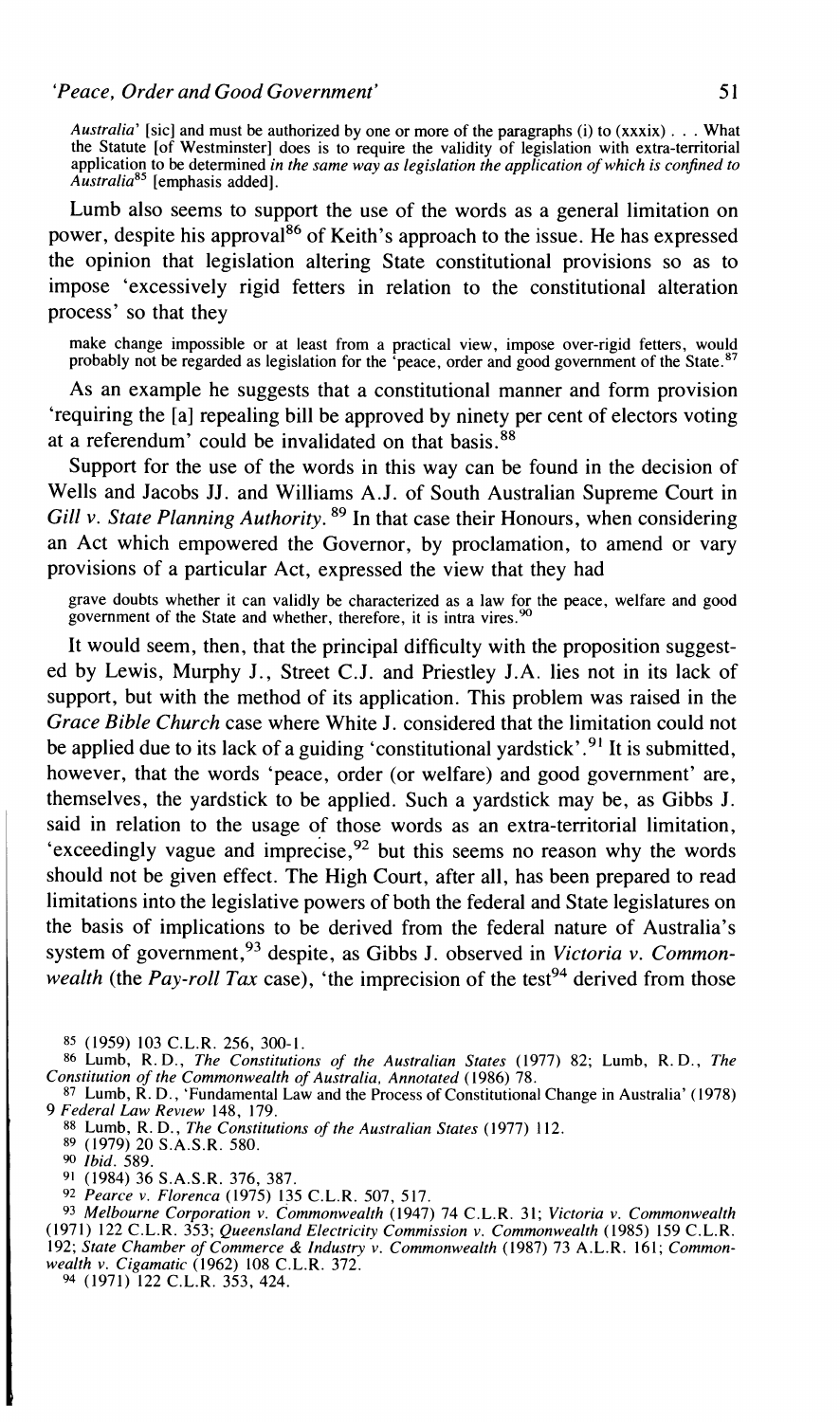implications. How much more important is it, then, to ensure that words in a Constitution, which can have no operation, other than as a limitation on power, are given effect? The vagueness and imprecision of the 'yardstick' must, of course affect the way in which it is applied, but it cannot be regarded as a reason for denying the existence of the limitation.

What, then, can be said to fall within the scope of the limitation; or, to put the matter more precisely, what can be said to fall outside the scope of the legislature's powers to make laws for 'peace, order and good government'?

It has been argued, as White J. speculated in *Grace Bible Church,* that

If the Court could substitute its own opinion for the Parliament's opinion as to what is a law for the peace, welfare and good government of the State (or if a judge could uphold every man's opinion that a particular law was invalid because it was not a good law) we would not be living under the rule of law but in a state of chaos.<sup>95</sup>

While it is difficult to define the precise bounds of the limitation, White J.'s argument seems something of an over reaction in that, if for no other reason, it would be most unlikely for the courts to accept that the words require them, or grant them the freedom, to determine whether a challenged law is good or bad, or whether the 'Legislature has acted wisely or unwisely'<sup>96</sup> on the basis of the judge's, or a litigant's, personal opinion. As Priestley J.A. observed in *B.L.F.:* 

Obviously. it would take a very extraordinary Act indeed to make a court consider whether it could and should decide that a Statute was not for the peace, welfare and good government of the State.<sup>9</sup>

Furthermore, it is submitted that the limitation imposed by the words requires, like any other constitutional expression, some objective definition so as to avoid the dangers of subjective interpretation suggested by White J. and, thereby, to allow uniformity of approach.

As a starting point in defining the limitation, it is probably true to say, as the Judicial Committee observed in *Attornev-Generu1,for Su.skatc.hewan* **v.** *Cunadiun Pacific Railway Co.* <sup>98</sup> that

a legislature empowered to pass laws for such purposes has a very wide discretion.<sup>99</sup>

The discretion is not absolute, but it would seem that the limitation imposed by the words, whatever its interpretation, can be confined to a very narrow range.

In *B.L.F.* Street C.J. seems to have considered that each of the words 'peace', 'order' and 'good government' constitute separate limitations. His Honour stated that he agreed with'. and would therefore adopt *mutatis mutundis,* the opinion of Abel, that the courts are required to ask

does this involve the peace of Canada? the order of Canada? the good government of Canada?'

However, he did not explain how the words are to be given a separate operation, and it is difficult to see how they could be so applied. Indeed, if they were to be so separately treated, it may mean that the test applicable in Western Australia

**<sup>95</sup>**(1984) 36 S.A.S.R. 376. 387.

<sup>%</sup> *R.* **v.** *McChlery* 119121 *A.D. 199,* 216 *(per* Lord de Villiers C. J.) 97 (1986) 7 N.S.W.L.R. 372, 421.

**<sup>98</sup>**[I9531 A.C. 594. **9 Ibid.** 613-4.

<sup>1</sup>(1986) 7 N.S.W.L.R. 372, 385.

<sup>2</sup> Abel, *op. cir.* n.51 p.71, 6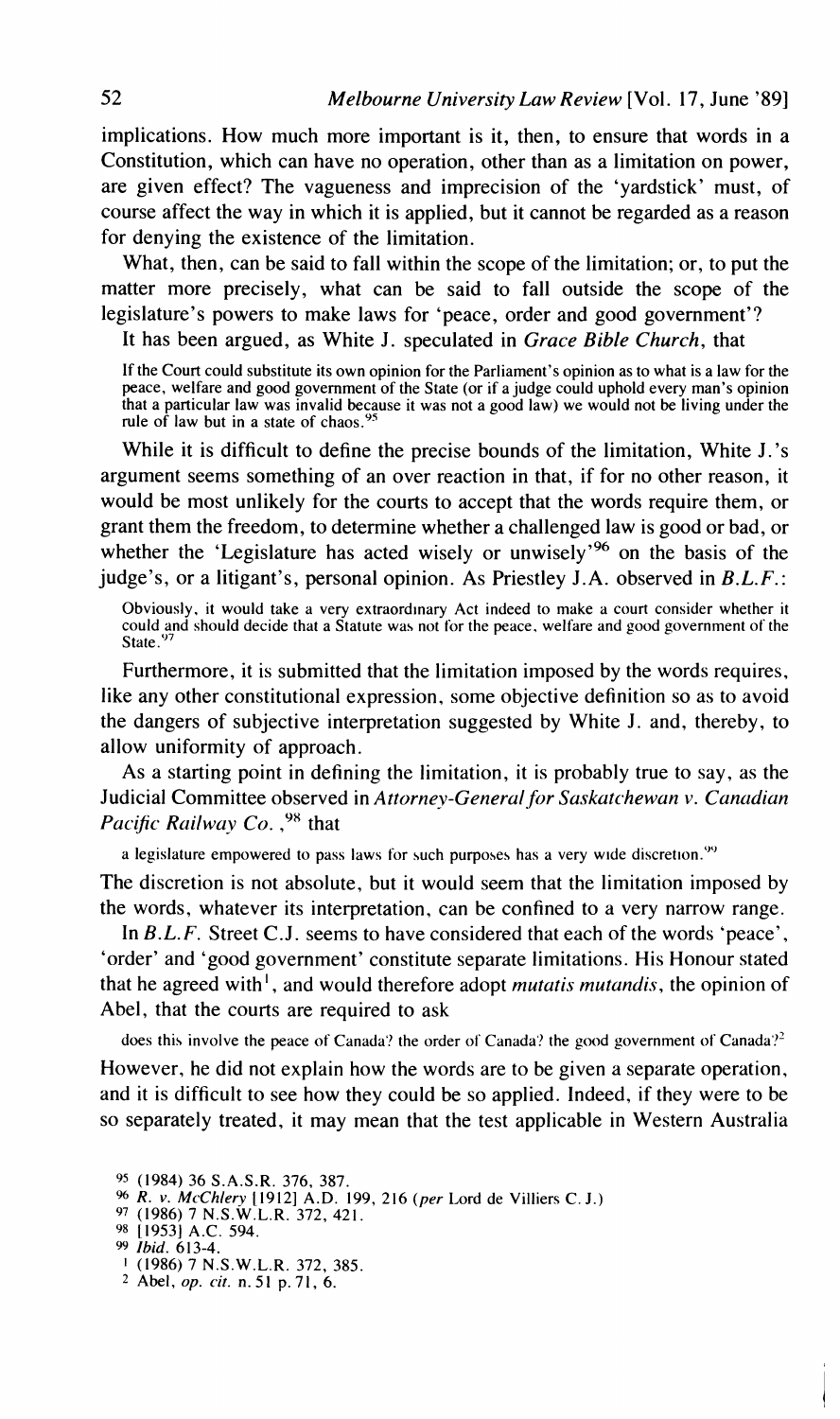would be different from that in New South Wales for, as Roberts-Wray has noted, '"order" and "welfare" are far from synonymous'.3

Furthermore, if the proposition that each of the words constitutes an independent limitation on power is taken to its logical conclusion, the Commonwealth would arguably be prevented by the word 'peace' from enacting any legislation for the purpose of enabling it to engage in military hostilities. It is submitted, therefore, that such an approach would place an undue limitation on the scope of legislative power and an alternative approach to the interpretation must be found.

In this regard it is to be noted that, despite the observations quoted, the general thrust of the Chief Justice's argument was to treat the words as a 'package deal'4 constituting a compendious means of excluding from the scope of legislative power laws inimical to the fundamental principles upon which the 'body politic' is founded. In his view,

The reference in s. 5 to 'New South Wales' is conceptual. It does not mean the geographic area of the State. Nor does it mean the people within that geographic area. It means the body politic known as New South Wales. The High Court has described it as both a territory and a people of that territory 'cons~dered as a political organism': *Atnulgumcrted Society* of *Engineers* **v.** *Adelride Steumship Co. Ltd.* That body politic or political organism is essentially a parliamentary that territory 'considered as a political organism': Amalgamated Society of Engineers v. Adelaide Steamship Co. Ltd.<sup>5</sup> That body politic or political organism is essentially a parliamentary democracy — an entity ruled by great inherited privileges of freedom and justice under the protection of an independent judiciary. I emphasise the conceptual character of 'New South Wales' in this constitution statute. Laws enacted by Parliament must, to be constitutionally valid, meet the test of being for 'the peace, eller is enco<br>welfare, and good government' of that parliamentary democracy as it is perceived at the time when the question arises. It rests with our courts to determine whether that test is met."

The type of legislation which, on the 'body politic' basis, the legislature is prevented from enacting can be considered to be that which is 'manifestly arbitrary and unjust' and would include legislation which is inimical to any matter which 'inheres in the very substance of our parliamentary democracy' such as universal suffrage or 'such fundamental constitutional principles as the independence of the judiciary',<sup>7</sup> or that which allows the 'infliction of cruel or unusual punishment'<sup>8</sup> or 'literal compulsion, by torture for instance'.<sup>9</sup>

Other legislation which has been suggested as being sufficiently extreme so as to be regarded as not being for 'peace, order and good government', such as the imposition of over-rigid fetters on constitutional change<sup>10</sup> or legislation dictating that all blue eyed babies be killed<sup> $11$ </sup> would also seem to be excluded on the basis of the 'body politic' approach to the limitation.

This formulation, however, does not greatly assist in resolving the difficulties inherent in applying the limitation in relation to less extreme legislation. For example, it was suggested by White J. in *Gruce Bible Church* that

- 
- *<sup>6</sup>*(1986) 7 N.S.W.L.R. 372, 382. 7 *Ibid* 406 *(per* Kirby P.), 382 *(per* Street C. S.)

*8 Shillery v. R.* (1981) 35 A.L.R. 227, 234 (per Murphy J.).

**<sup>9</sup>***~uylr>r~v. New Zealand Poultry Bourd* [ 19841 1 **N.z.L.R.** 394,398 *(per* Cooke C. **J.)** quoted in (1986) 7 N.S.W.L.R. 372. 386.

10 Lumb, R. D. 'Fundamental Law and the Processes of Constitutional Change in Australia' (1978) 9 *Federal Law Review* 148, 178; Lumb, R. D., *The Constitutions of the Australian States* 

(1977) 112. 11 (1986) 7 N.S.W.L.R. 372, 420-1.

<sup>&</sup>lt;sup>3</sup> Op. cit. 369.

<sup>&</sup>lt;sup>1</sup> Abel, A.S., *op. cit.* n. 51 p. 71, 6.<br><sup>5</sup> (1920) 28 C.L.R. 129, 147 (*per* Knox C. J., Isaacs, Rich and Starke JJ.).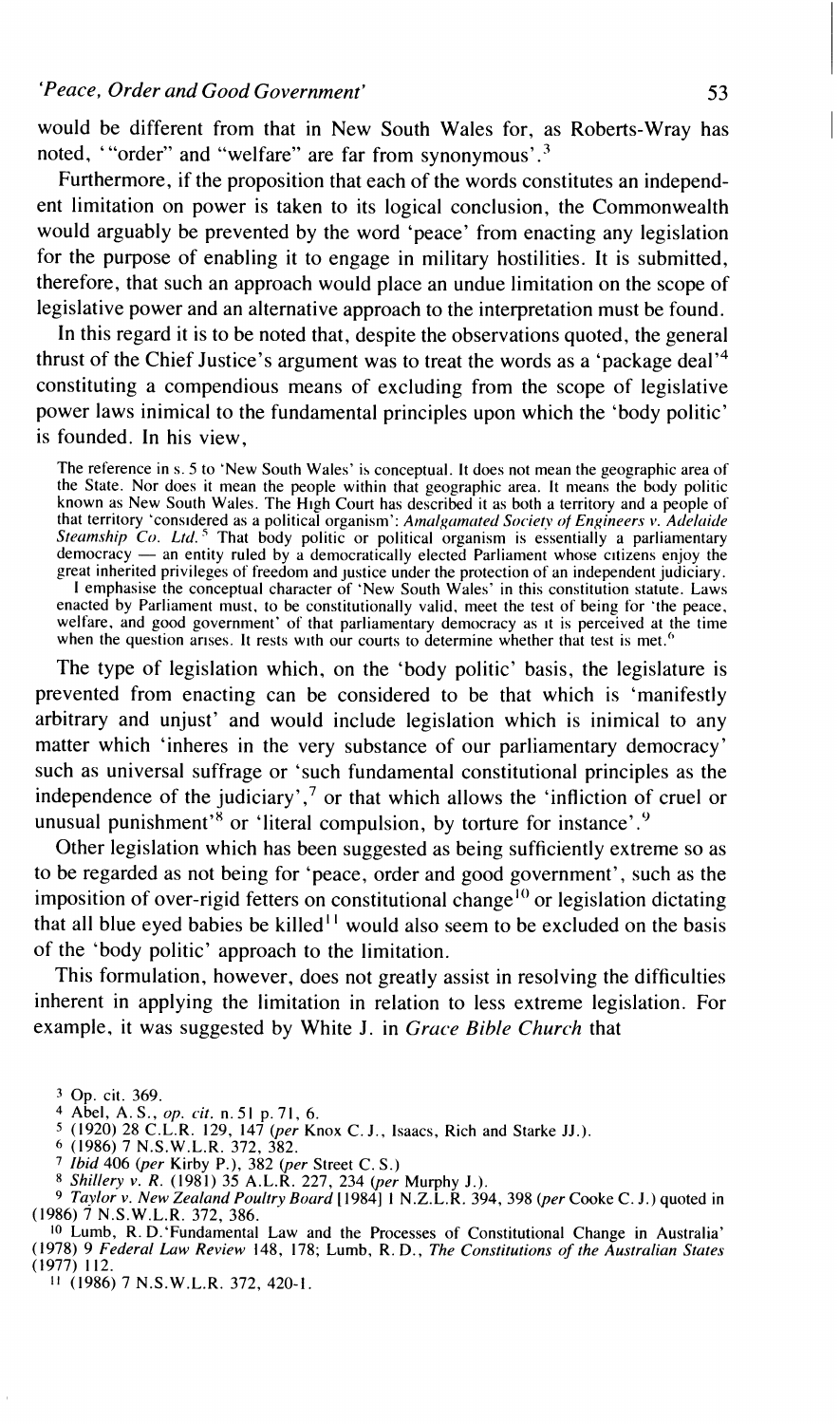**The appellant could logically have argued that a law which restricts freedom of religious expression and worship is an inherently bad law, and, by implication so bad that it could only tend to unrest, disobedience, even revolt, thus rendering it a law beyond the power of the Parliament**  which is restricted to making laws for the peace, welfare and good government of the State.<sup>12</sup>

While it is not, of course, possible to provide a detailed statement of the parameters of that limitation, or to resolve every borderline fact situation, it is suggested that, if the 'body politic' approach of Street C.J. is accepted, in the situation postulated by White J., such a law may fall outside of the scope of the legislative powers of the Parliament. This would not be because the law could, or even would inevitably, lead to civil disobedience. But if the law operated to effectively prevent, rather than merely restrict, freedom of religious expression and that freedom was regarded as fundamental to the 'peace, order and good government' of the body politic and no countervailing benefit to the body politic was apparent, such a law could be regarded as not being for 'peace, order and good government'.

On that basis laws imposing arbitrary restrictions or penalties upon persons because of their membership of certain groups, *(e.g.,* opposition members of Parliament or ethnic groups<sup>13</sup>) or interfering with the independence of the judiciary may also fall within the scope of the restriction.

The difficulty with the 'body politic' approach of Street C.J. is that it appears open to subjective interpretation of what 'inheres in the very substance of our parliamentary democracy'. Whether, therefore, the courts adopt this approach or find some other basis for giving effect to the limitation imposed by the words 'peace, order and good government', there is no doubt that the task of the judiciary in dealing with such issues will be a delicate one. There is, however, as Street C.J. put it,

no warrant for glossing these apparently important words out of the [Constitution] . . . and **depriving them of their ordinary meaning and operation.** ''

However the words are interpreted, it is submitted that the limitation which they impose should operate essentially as a warning to the legislature that the scope of its powers is not absolute and that the courts can and will intervene to prevent abuse of power.

## *5. CONCLUSION*

The foregoing discussion has demonstrated that the empowering phrases, 'for the peace, order (or welfare) and good government of' and 'in and for the' State constitute limitations on legislative powers in that:

- all States and the Commonwealth have been subjected to a limitation upon their extra-territorial legislative competence derived from the words 'for' and 'of the', or the words 'in and for the' State; and
- the Commonwealth and all the States, save Victoria, have been subjected to a

**14 (1986) 7 N.S.W.L.R. 372, 385.** 

**<sup>12 (1984) 36</sup> S.A.S.R. 376, 386-7.** 

<sup>13</sup> **Note, however, that s. 25 Commonwealth Constitution appears to acknowledge the validity of racist electoral laws.**